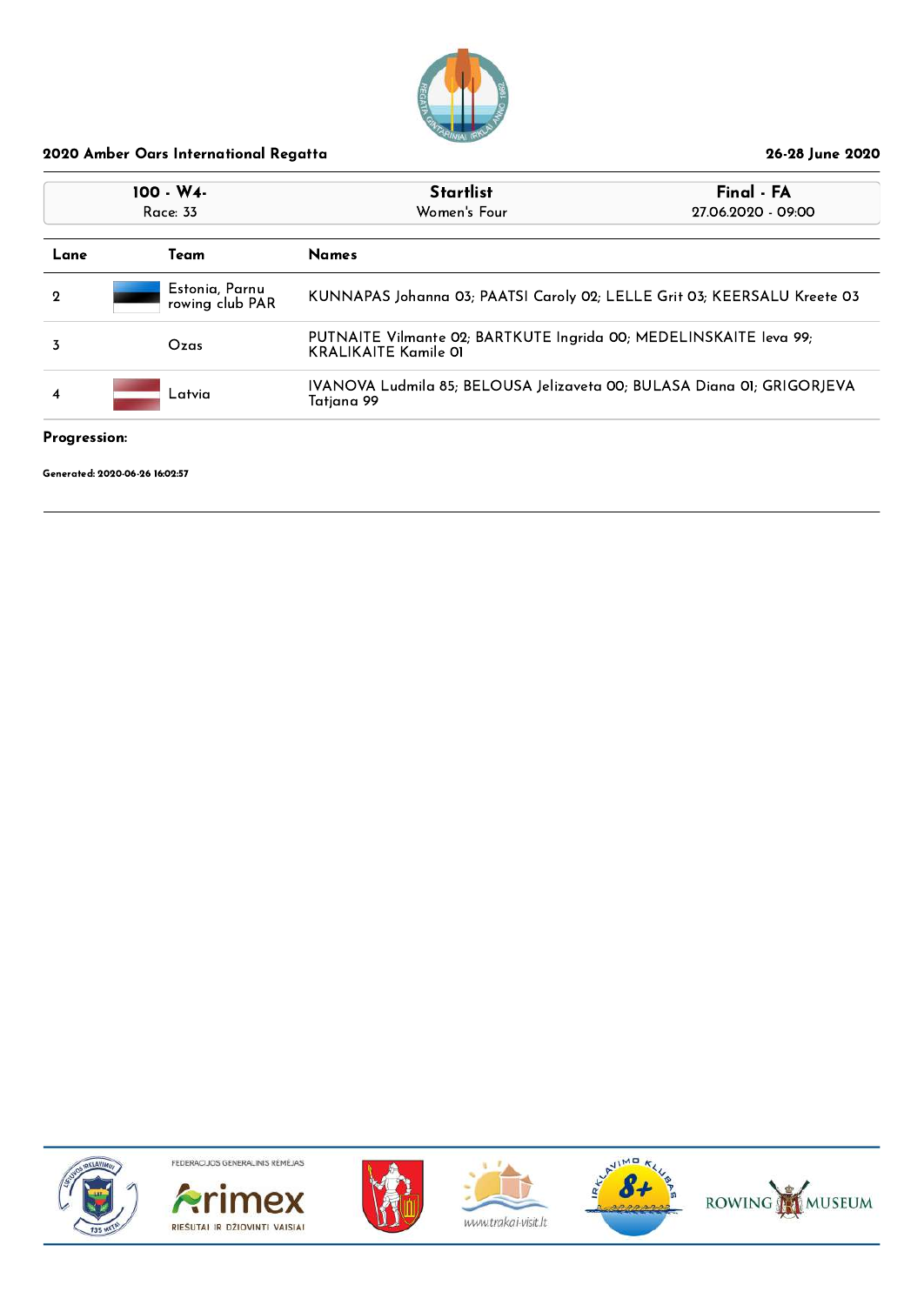

|              | 101 - W1x<br><b>Race: 34</b>                                  | <b>Startlist</b><br>Women's Single Sculls | Final - FC<br>27.06.2020 - 09:10 |  |
|--------------|---------------------------------------------------------------|-------------------------------------------|----------------------------------|--|
| Lane         | Team                                                          | <b>Names</b>                              |                                  |  |
| 1            | Rowing Club<br>Tallinn 1                                      | <b>LAANE Liisa Marie 01</b>               |                                  |  |
| $\mathbf{2}$ | Kauno r. sporto<br>mokykla -<br>Irklavimo klubas<br>Favoritas | <b>RIMKUTE Dovile 01</b>                  |                                  |  |
| 3            | <b>VILJANDI RC/</b><br><b>ESTONIA</b>                         | DIMITRIJEV Helene 02                      |                                  |  |
| 4            | Germany,<br>Potsdam                                           | KOTITZ Anni 03                            |                                  |  |
| 5            | Latvia                                                        | <b>VELICKO Ance 02</b>                    |                                  |  |
| 6            | Lithuania                                                     | SENKUTE Viktorija 96                      |                                  |  |

#### Progression:

Generated: 2020-06-26 16:02:57











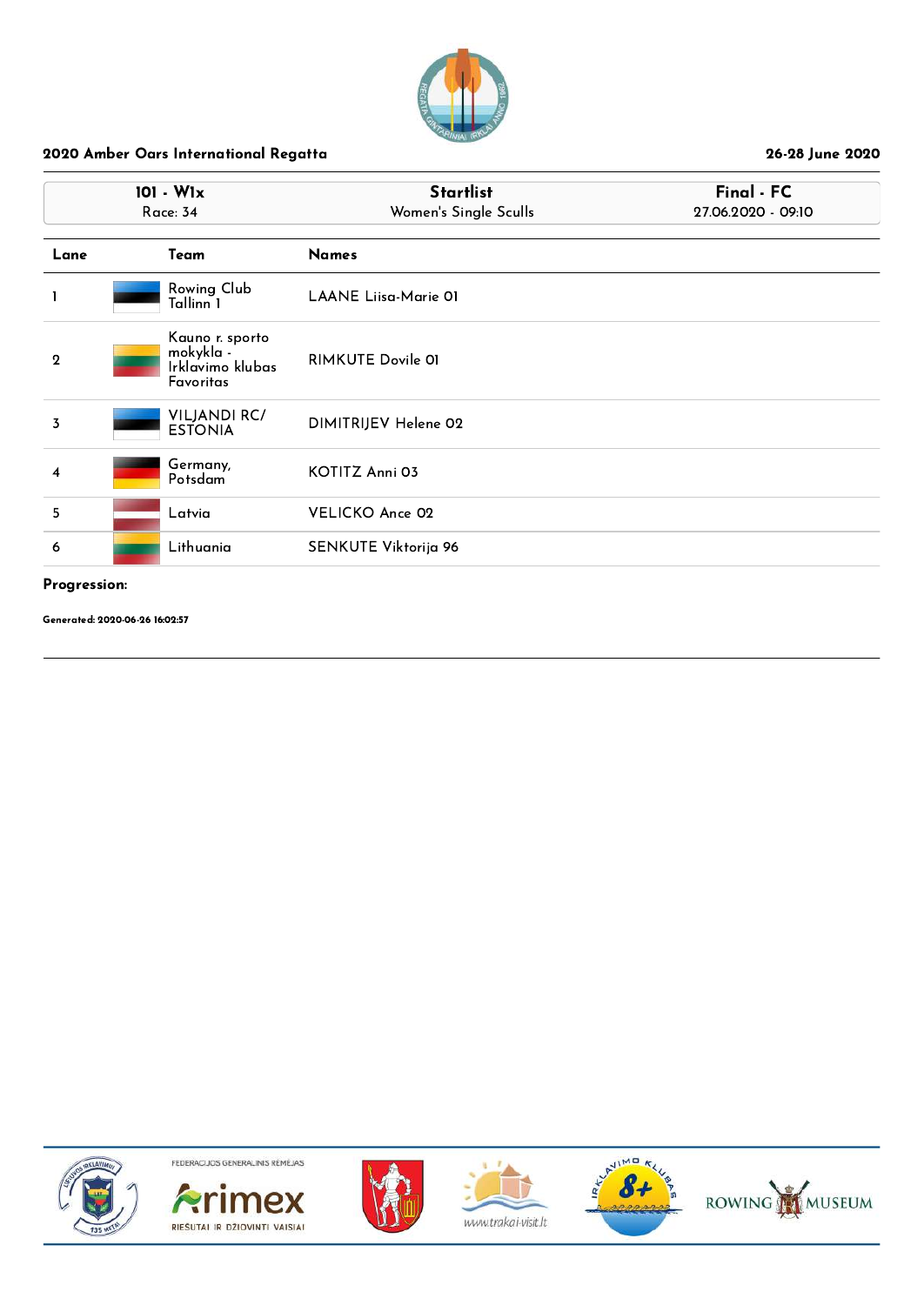

| $101 - W1x$<br>Race: 35 |  |                                             | <b>Startlist</b><br>Women's Single Sculls | Final - FB<br>27.06.2020 - 09:15 |
|-------------------------|--|---------------------------------------------|-------------------------------------------|----------------------------------|
| Lane                    |  | Team                                        | <b>Names</b>                              |                                  |
|                         |  | AZS Warszawa                                | DOBRZELAK-LEMANCZYK Krystyna 95           |                                  |
| $\mathbf{2}$            |  | <b>VMSC-GLORIA</b>                          | KAZLAUSKAITE Martyna OI                   |                                  |
| 3                       |  | Kauno sporto<br>mokykla<br><b>Bangputys</b> | <b>JUZENAITE Ugne 02</b>                  |                                  |
| $\overline{4}$          |  | Latvia                                      | LEVINOKA Violeta 01                       |                                  |
| 5                       |  | Latvia                                      | <b>FRANCKEVICA Evita 02</b>               |                                  |
| 6                       |  | Trakai                                      | SALTYTE-MASILIONE Ling 87                 |                                  |

Progression:

Generated: 2020-06-26 16:02:57











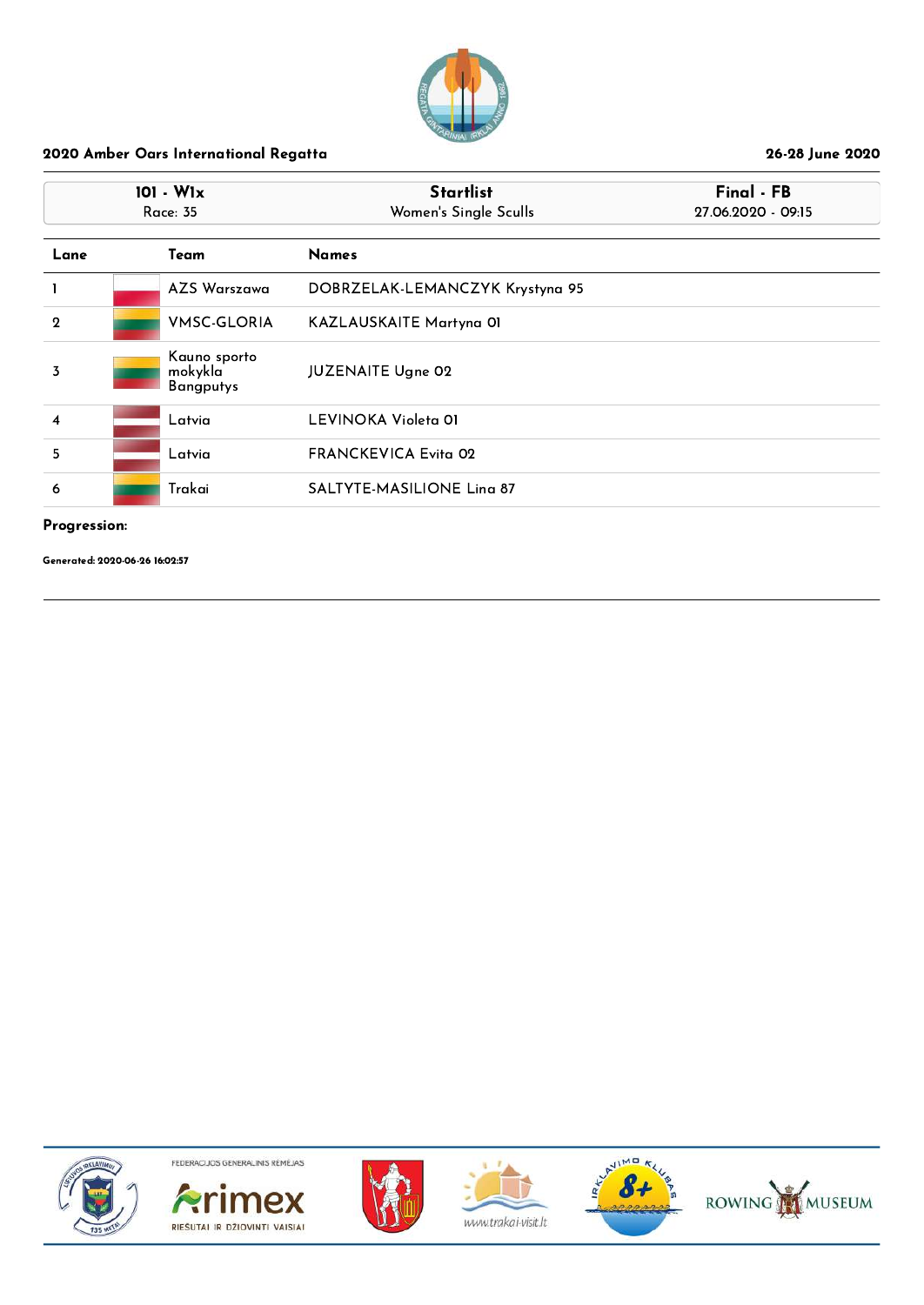

|              | $101 - W1x$<br><b>Race: 36</b>              | <b>Startlist</b><br>Women's Single Sculls | Final - FA<br>27.06.2020 - 09:20 |
|--------------|---------------------------------------------|-------------------------------------------|----------------------------------|
| Lane         | Team                                        | <b>Names</b>                              |                                  |
|              | Trakai                                      | VALCIUKAITE Milda 94                      |                                  |
| $\mathbf{2}$ | Estonia, Parnu<br>rowing club PAR 1         | JAANSON Greta 00                          |                                  |
| 3            | Estonia, Parnu<br>rowing club PAR 3         | MITT Liisu 97                             |                                  |
| 4            | Estonia, Parnu<br>rowing club PAR 2         | JARVOJA Kelli 02                          |                                  |
| 5            | Kauno sporto<br>mokykla<br><b>Bangputys</b> | GINEVICIUTE Agne 98                       |                                  |
| 6            | Trakai                                      | ADOMAVICIUTE leva 94                      |                                  |
|              |                                             |                                           |                                  |

#### Progression:

Generated: 2020-06-26 16:02:57











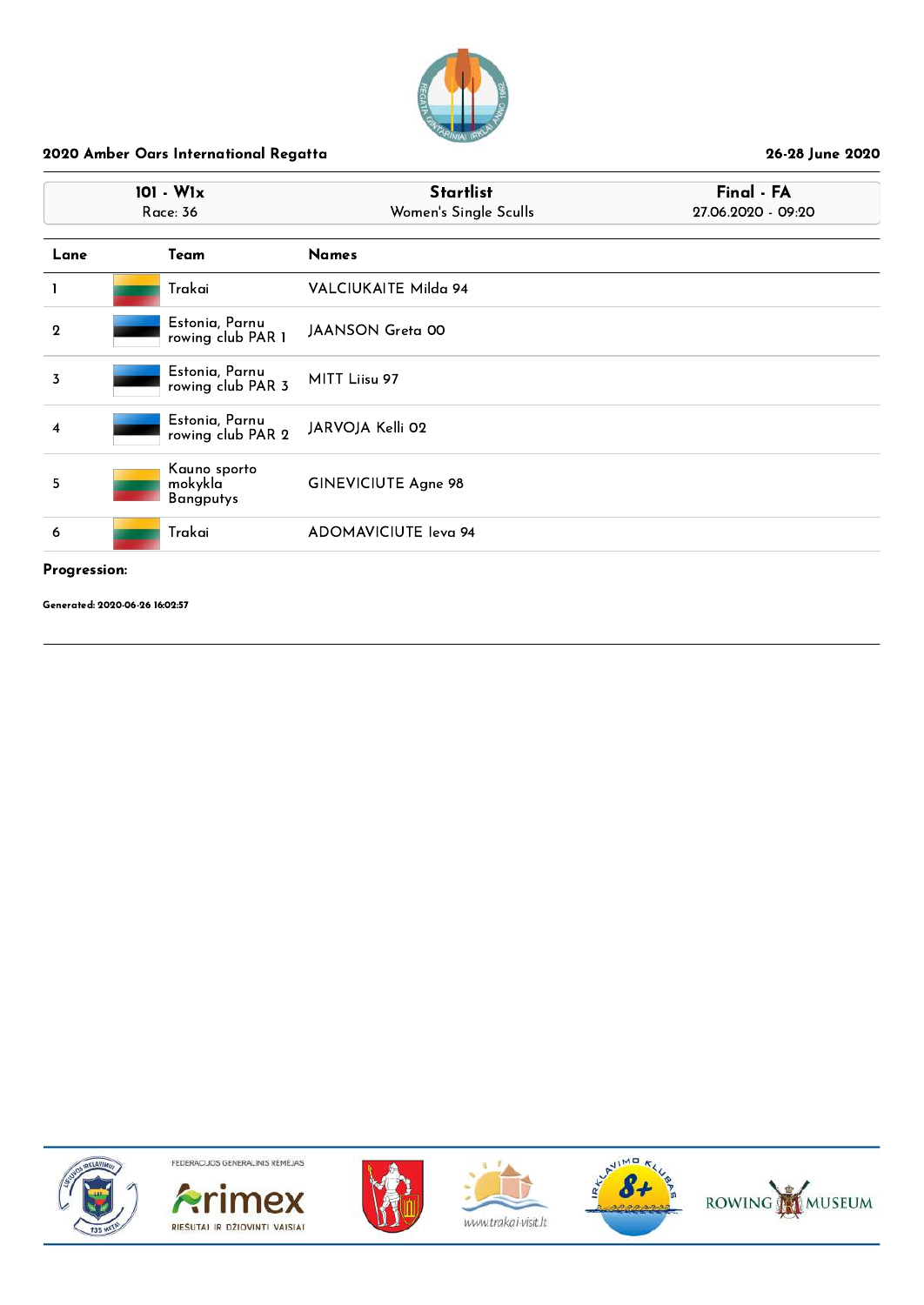

|                    | 102 - M1x<br>Race: 37                       | <b>Startlist</b><br>Men's Single Sculls | Final - FD<br>27.06.2020 - 09:30 |
|--------------------|---------------------------------------------|-----------------------------------------|----------------------------------|
| Lane               | Team                                        | <b>Names</b>                            |                                  |
| 1.                 | Latvia                                      | <b>VERPAKOVSKIS Tits Ralfs 97</b>       |                                  |
| $\mathbf{2}$       | Kauno sporto<br>mokykla<br>Bangputys        | <b>JUSKEVICIUS Povilas 03</b>           |                                  |
| 3                  | Klaipedos<br>irklavimo centras              | SAPARAVICIUS Jonas 03                   |                                  |
| $\overline{\bf 4}$ | Kauno sporto<br>mokykla<br><b>Bangputys</b> | <b>KELMELIS Arnedas 02</b>              |                                  |
| 5                  | Poland                                      | <b>SYNOWIEC Michal 03</b>               |                                  |
| 6                  | Estonia, Parnu<br>rowing club PAR 1         | NURM Bertty 99                          |                                  |

#### Progression:

Generated: 2020-06-26 16:02:57











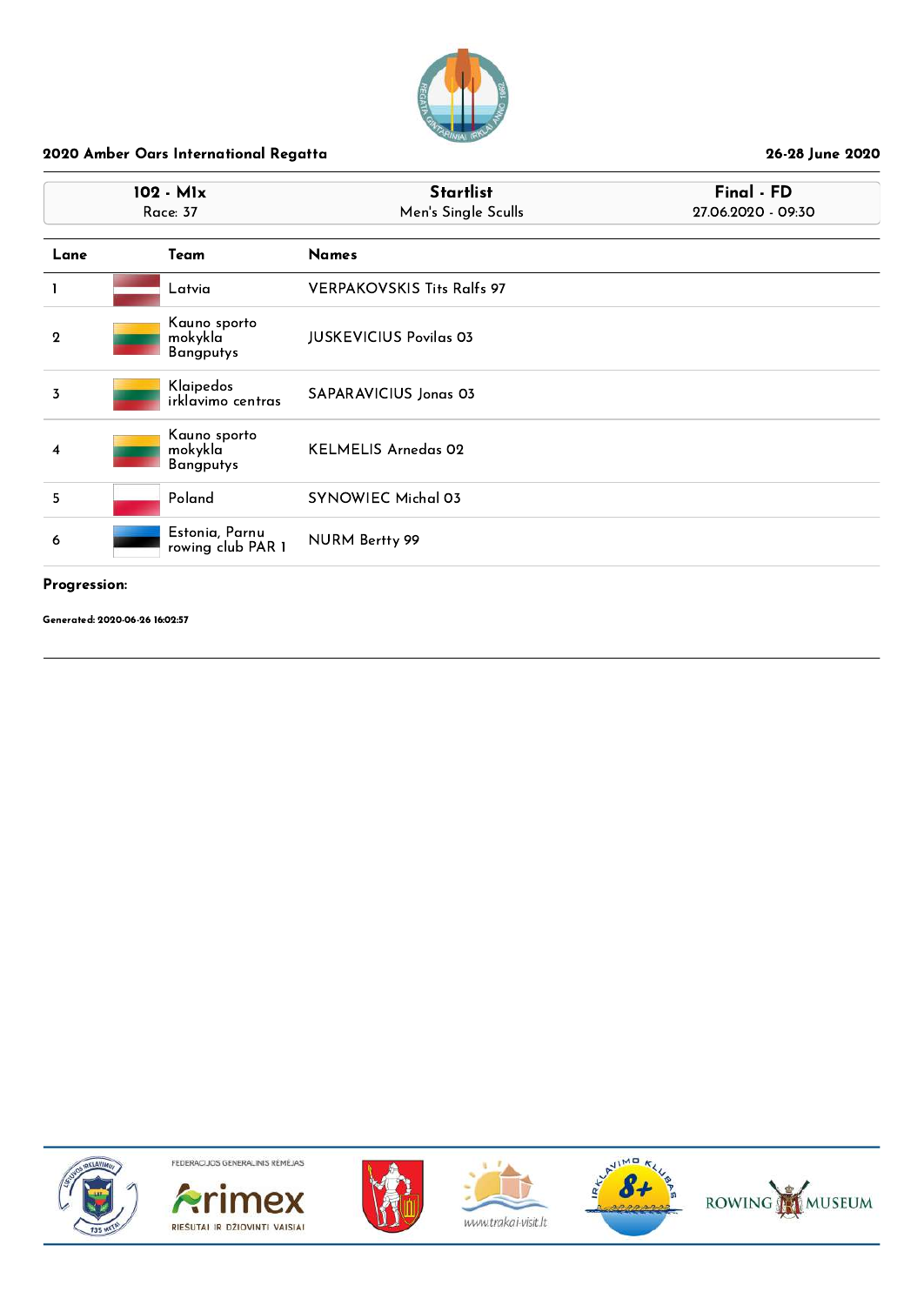

|             | 102 - M1x<br><b>Race: 38</b>                 | <b>Startlist</b><br>Men's Single Sculls | Final - FC<br>27.06.2020 - 09:35 |  |
|-------------|----------------------------------------------|-----------------------------------------|----------------------------------|--|
| Lane        | Team                                         | <b>Names</b>                            |                                  |  |
|             | Rowing and<br><b>Canoening Club</b><br>Tartu | <b>GRIGOREV Maksim 91</b>               |                                  |  |
| $\mathbf 2$ | Estonia, Parnu<br>rowing club PAR 2          | KIRADI Mark 02                          |                                  |  |
| 3           | Kauno sporto<br>mokykla<br><b>Bangputys</b>  | VOZNIKAS Arnoldas 02                    |                                  |  |
| 4           | Rowing and<br>Canoening Club<br>Tartu        | <b>LEHEMETS Hannes 02</b>               |                                  |  |
| 5           | VMSC-8+                                      | <b>BINKIS Irvydas 02</b>                |                                  |  |
| 6           | <b>VILJANDI RC/</b><br><b>ESTONIA</b>        | MUISTE Leo 02                           |                                  |  |

#### Progression:

Generated: 2020-06-26 16:02:57











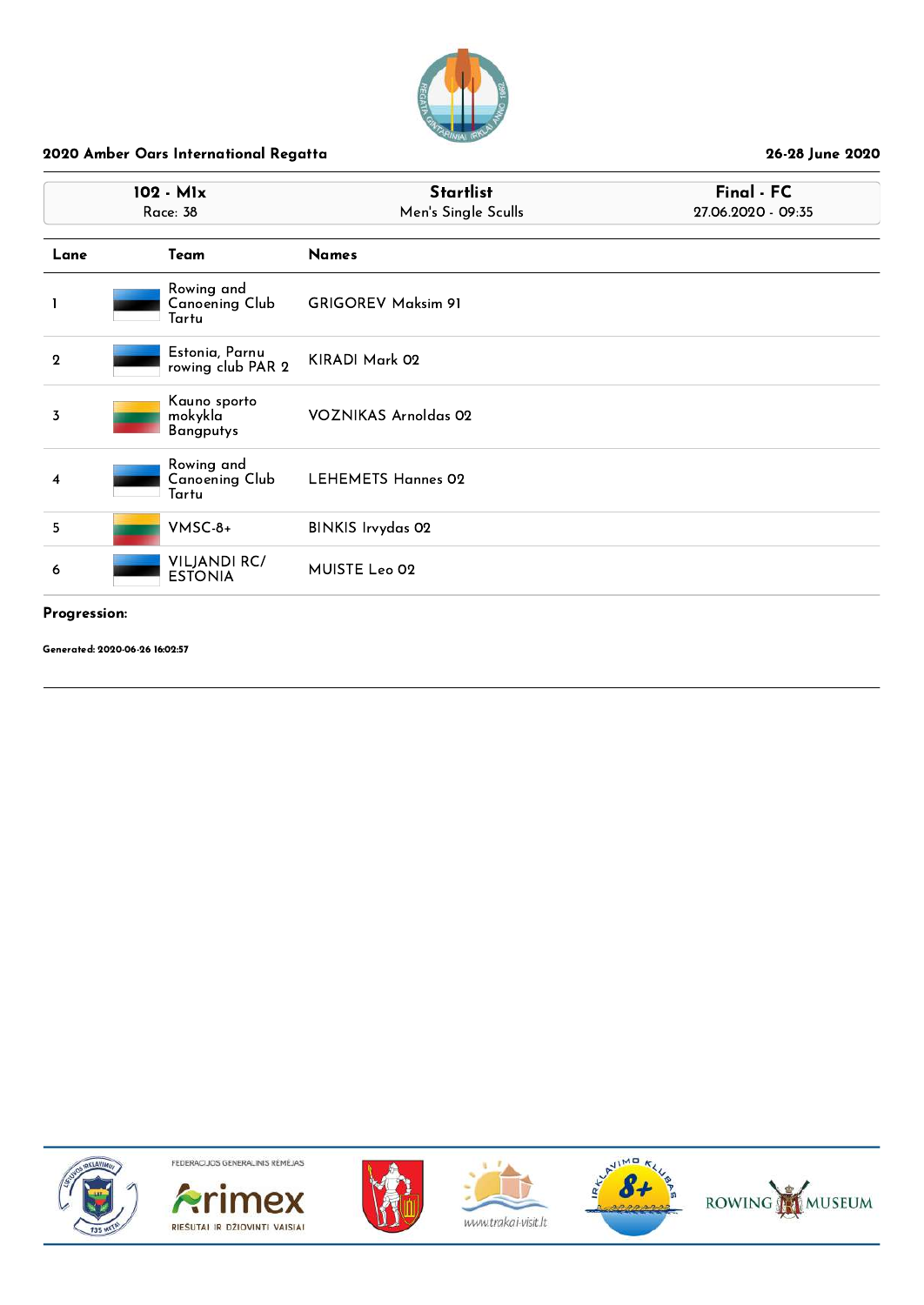

|                | 102 - M1x<br><b>Race: 39</b>                | <b>Startlist</b><br>Men's Single Sculls | Final - FB<br>27.06.2020 - 09:40 |  |
|----------------|---------------------------------------------|-----------------------------------------|----------------------------------|--|
| Lane           | Team                                        | <b>Names</b>                            |                                  |  |
| 1              | Rowing Club<br>Tallinn <sup>3</sup>         | KLEIN Jaan-Sander 02                    |                                  |  |
| $\overline{2}$ | Kauno sporto<br>mokykla<br><b>Bangputys</b> | <b>KELMELIS Armandas 98</b>             |                                  |  |
| 3              | Germany,<br>Potsdam                         | IMADI Janus 03                          |                                  |  |
| 4              | Rowing Club<br>Tallinn <sup>1</sup>         | TIMMUSK Uku-Siim 02                     |                                  |  |
| 5              | Kauno sporto<br>mokykla<br><b>Bangputys</b> | <b>BIELIAUSKAS Giedrius 97</b>          |                                  |  |
| 6              | Kauno sporto<br>mokykla<br><b>Bangputys</b> | JAKUBAUSKAS Rokas 02                    |                                  |  |
|                |                                             |                                         |                                  |  |

#### Progression:

Generated: 2020-06-26 16:02:57











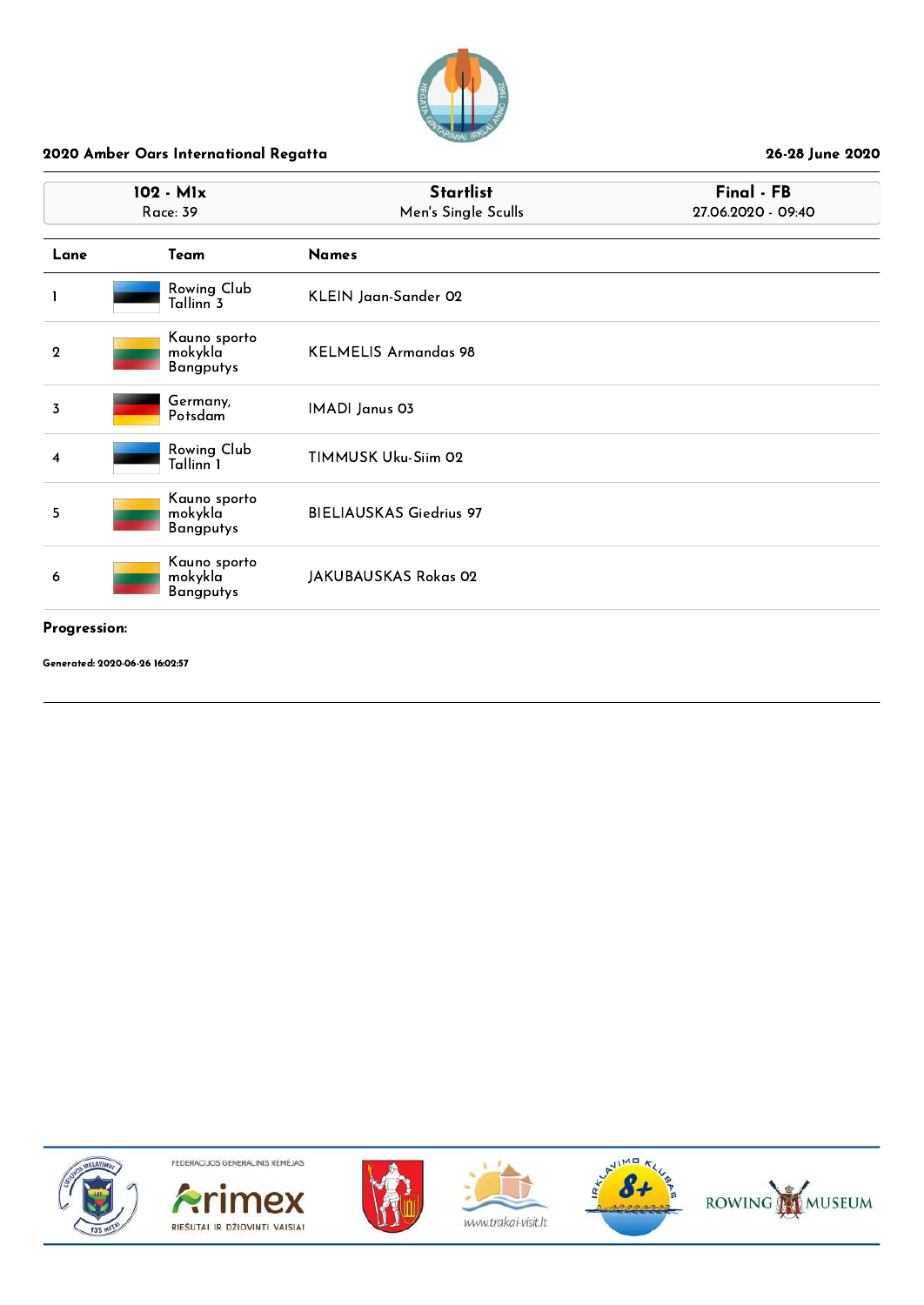

| 102 - M1x<br><b>Race: 40</b> |  |                                                               | <b>Startlist</b><br>Men's Single Sculls | Final - FA<br>27.06.2020 - 09:45 |  |
|------------------------------|--|---------------------------------------------------------------|-----------------------------------------|----------------------------------|--|
| Lane                         |  | Team                                                          | <b>Names</b>                            |                                  |  |
|                              |  | Kauno sporto<br>mokykla<br><b>Bangputys</b>                   | <b>GALISANSKIS Zygimantas 92</b>        |                                  |  |
| $\mathbf{2}$                 |  | RC KALEV, Parnu                                               | POOLAK JOHAN 97                         |                                  |  |
| 3                            |  | Lithuania                                                     | <b>RITTER Saulius 88</b>                |                                  |  |
| 4                            |  | Kauno r. sporto<br>mokykla -<br>Irklavimo klubas<br>Favoritas | <b>KUSKEVICIUS Justas OI</b>            |                                  |  |
| 5                            |  | Jelgava BJSS1                                                 | TIMBORS Janis 99                        |                                  |  |
| 6                            |  | Estonia                                                       | KUSHTEYN Mikhail 99                     |                                  |  |

#### Progression:

Generated: 2020-06-26 16:02:57













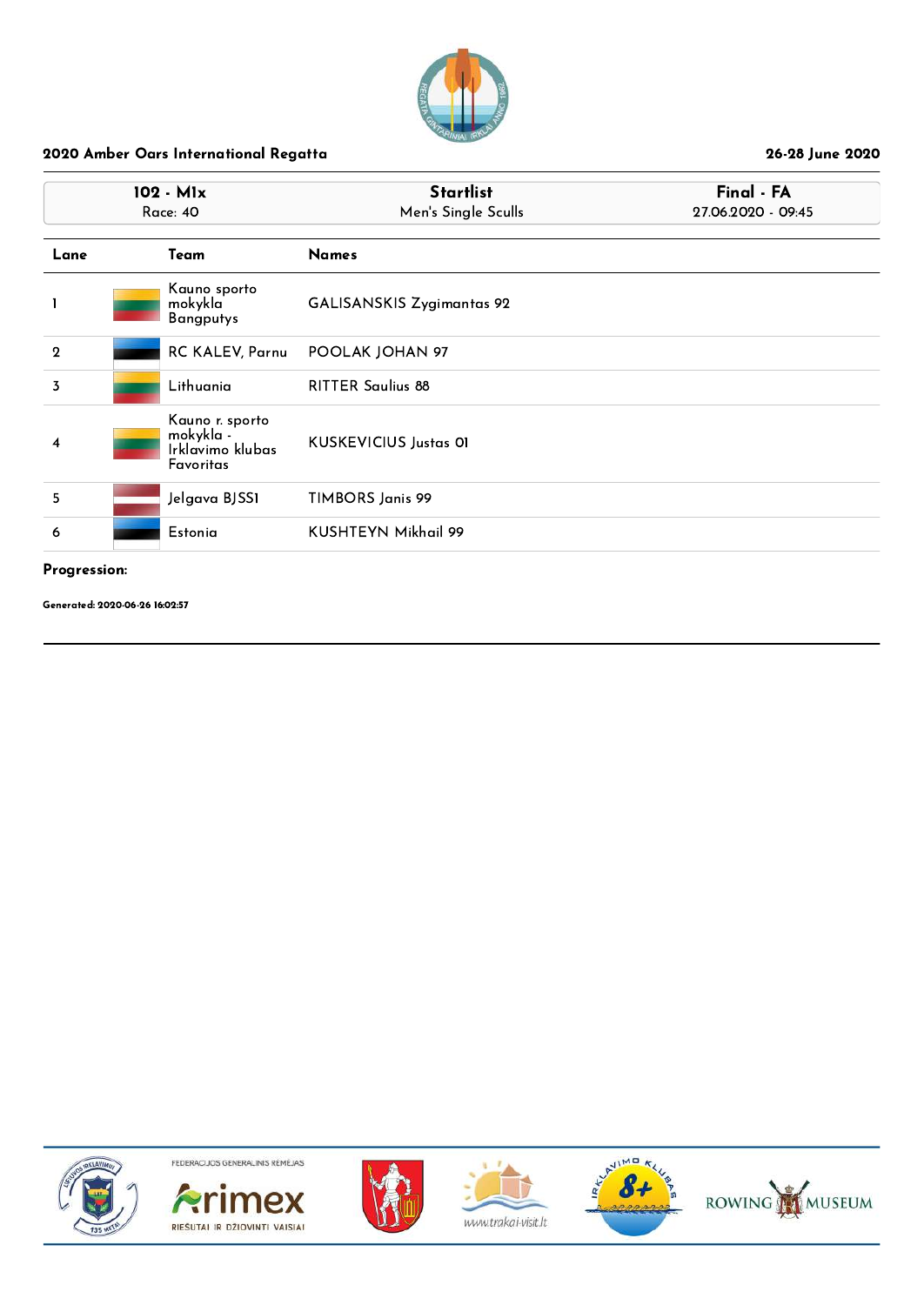

|              | 103 - M2-<br>Race: 41                                         | <b>Startlist</b><br>Men's Pair                     | Final - FB<br>27.06.2020 - 09:55 |  |
|--------------|---------------------------------------------------------------|----------------------------------------------------|----------------------------------|--|
| Lane         | Team                                                          | <b>Names</b>                                       |                                  |  |
|              | Siauliai                                                      | <b>AUSBIKAVICIUS Saulius 02; KIRDA Paulius 02</b>  |                                  |  |
| $\mathbf{2}$ | Latvia                                                        | FEDUKOVICS Otto 02; VELICKO Toms 02                |                                  |  |
| 3            | Rowing and<br>Canoening Club<br>Tartu                         | TAMM Taavi 02; UIBO Markus 03                      |                                  |  |
| 4            | Kauno r. sporto<br>mokykla -<br>Irklavimo klubas<br>Favoritas | <b>VENSKUNAS Arnas 03; LODA Simonas 03</b>         |                                  |  |
| 5            | Estonia, Parnu<br>rowing club PAR 3                           | MAEOTS Kristofer 02; LIIER Magnar 03               |                                  |  |
| 6            | Irklavimo klubas<br>Gintarinis irklas                         | AVLOSEVICIUS RAIMONDAS 82; LAUCEVICIUS EIMANTAS 84 |                                  |  |
|              |                                                               |                                                    |                                  |  |

Progression:

Generated: 2020-06-26 16:02:57











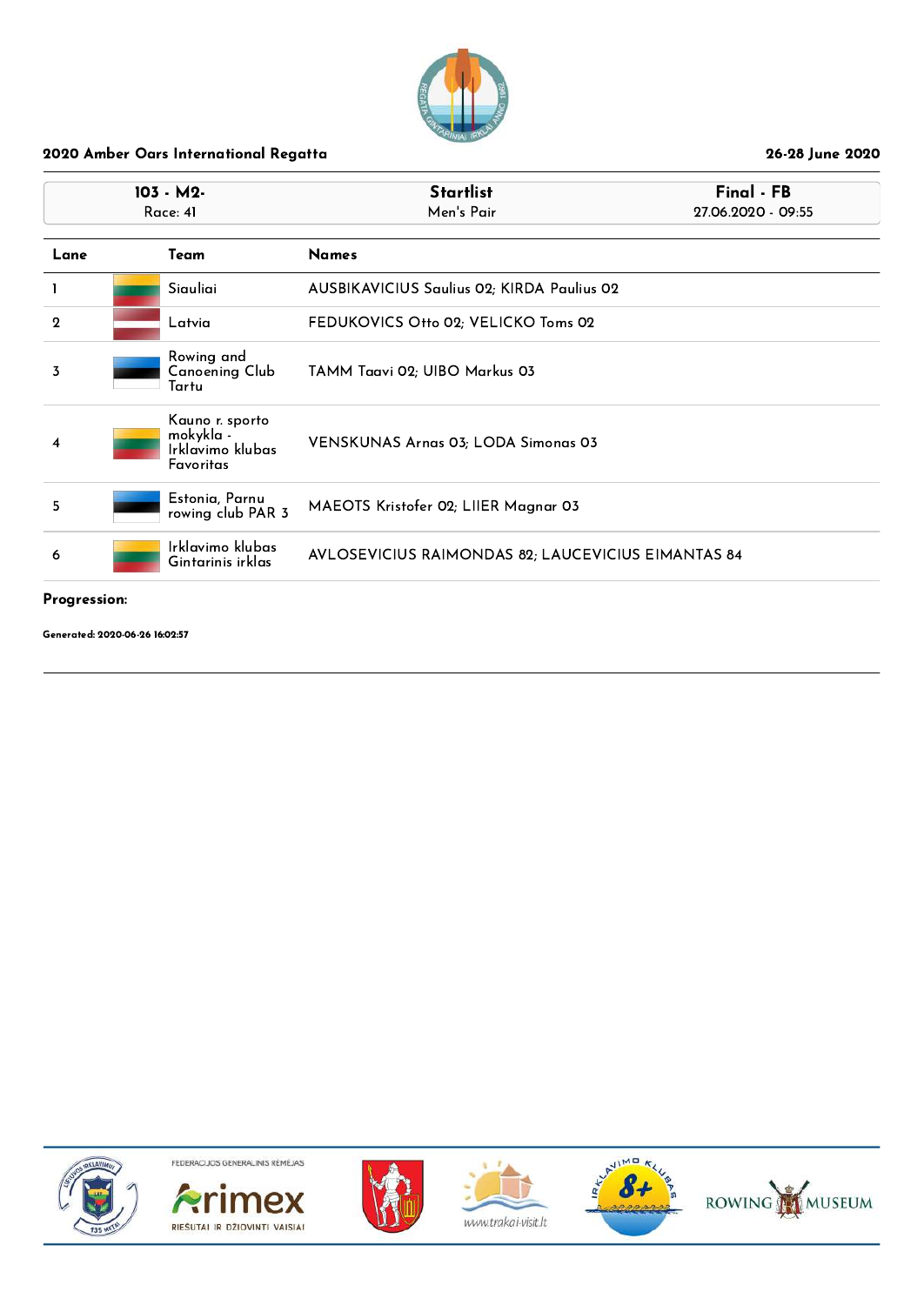

| 103 - M2-<br>Race: 42 |  |                                                               | <b>Startlist</b><br>Men's Pair                     | Final - FA<br>27.06.2020 - 10:00 |
|-----------------------|--|---------------------------------------------------------------|----------------------------------------------------|----------------------------------|
| Lane                  |  | Team                                                          | <b>Names</b>                                       |                                  |
|                       |  | Kauno r. sporto<br>mokykla -<br>Irklavimo klubas<br>Favoritas | STANKUNAS Dovydas 00; STANKUNAS Domantas 00        |                                  |
| $\mathbf{2}$          |  | Estonia, Parnu<br>rowing club PAR 2                           | TAMJARV Raiko-Taave 02; JOESAAR Rasmus 02          |                                  |
| 3                     |  | Lithuania                                                     | <b>JUSKEVICIUS Mantas 98; STANKUNAS Povilas 97</b> |                                  |
| 4                     |  | Estonia, Parnu<br>rowing club PAR 1                           | RAHUOJA Martin 98; KODASMA Margus 98               |                                  |
| 5                     |  | Germany,<br>Potsdam                                           | TIRREL Tobias 02; PAUL Marvin 00                   |                                  |
| 6                     |  | <b>VILJANDI RC/</b><br><b>ESTONIA</b>                         | ORAS Rainer 03; RAUBA Arved 02                     |                                  |
|                       |  |                                                               |                                                    |                                  |

#### Progression:

Generated: 2020-06-26 16:02:57











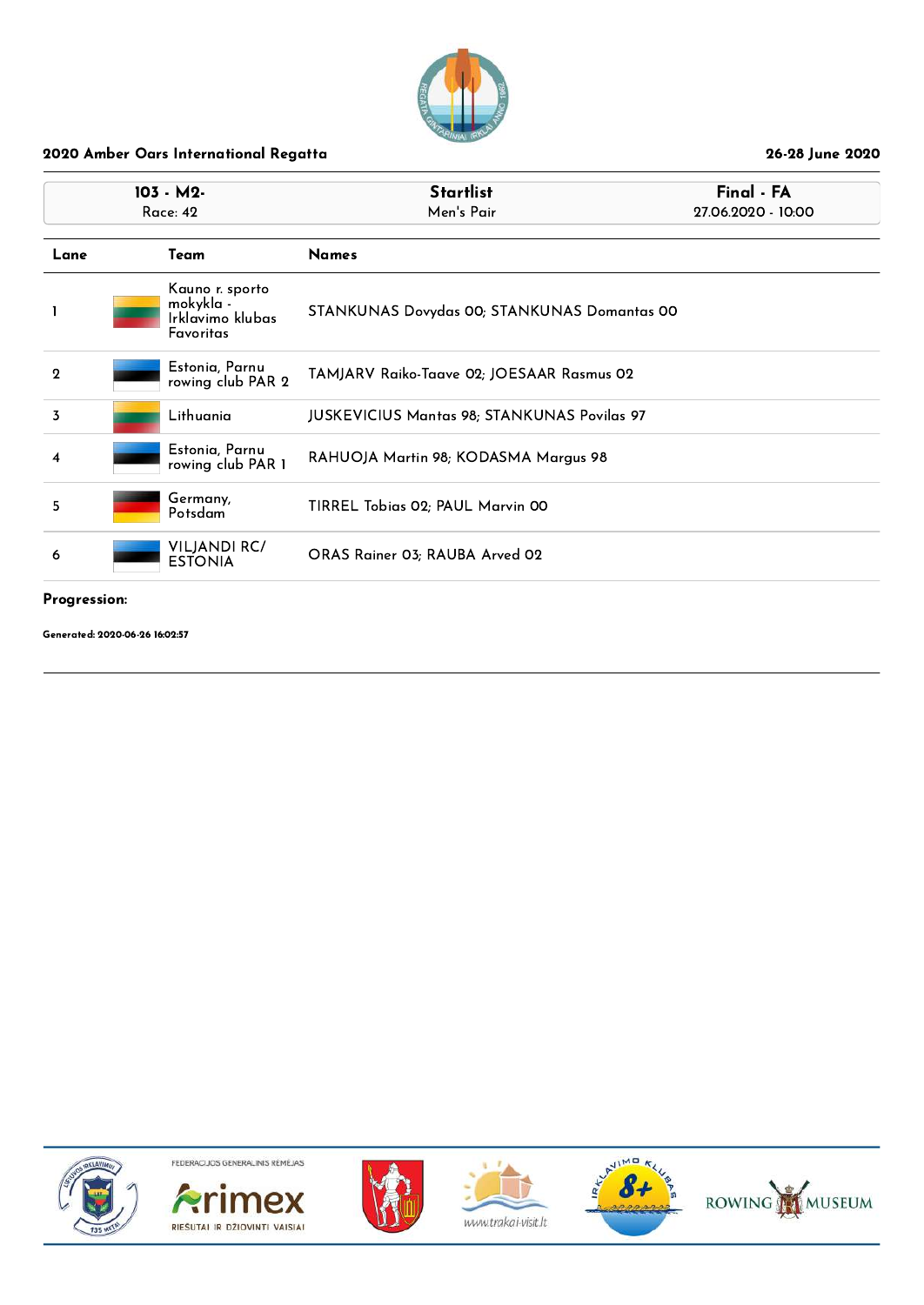

|              | $104 - M2x$<br>Race: 43                      | <b>Startlist</b><br>Men's Double Sculls             | Final - FB<br>27.06.2020 - 10:15 |
|--------------|----------------------------------------------|-----------------------------------------------------|----------------------------------|
| Lane         | Team                                         | <b>Names</b>                                        |                                  |
|              | Birstono sporto<br>centras                   | DAUNORAVICIUS Ignas 05; CERNEVICIUS Matas 05        |                                  |
| $\mathbf{2}$ | VMSC-Regata                                  | <b>PREIDYS Kasparas 02; JAKUBOVSKIJ Domantas 04</b> |                                  |
| 3            | Rowing and<br><b>Canoening Club</b><br>Tartu | MUDA Rein OI; JALAKAS Mark-Theodor OI               |                                  |
| 4            | Poland                                       | SEROKA Dawid 03; CHROSCIELEWSKI Dawid 03            |                                  |
| 5            | LOTTO Bydgostia                              | WACHOWICZ Dawid 96; KRZEWINSKI Radoslaw 98          |                                  |
| 6            | Latvia                                       | DULBINSKIS Norberts 98; SKUTANS Arturs 99           |                                  |

#### Progression:

Generated: 2020-06-26 16:02:57











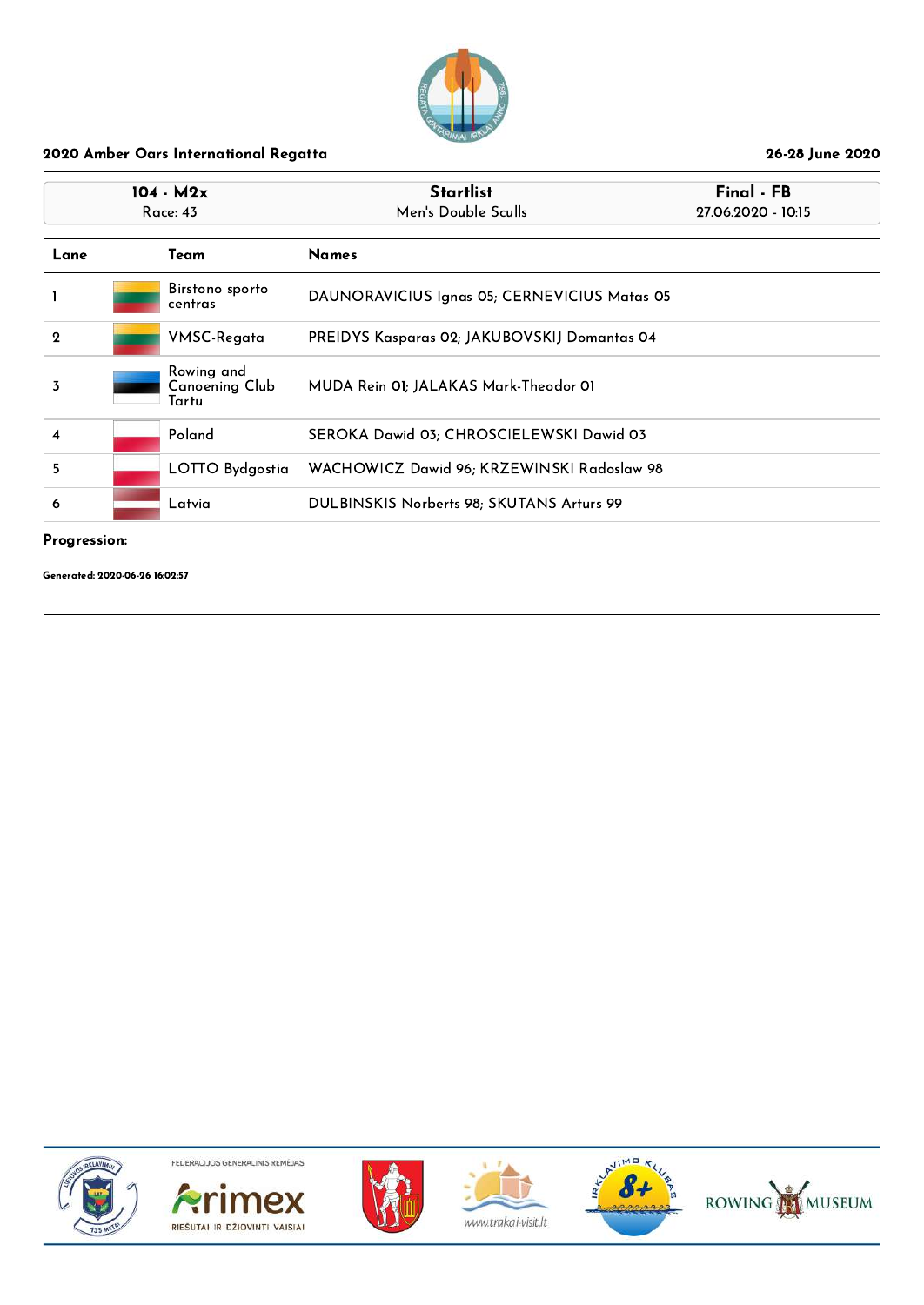

|                | $104 - M2x$<br>Race: 44 |                                             | <b>Startlist</b><br>Men's Double Sculls            | Final - FA<br>27.06.2020 - 10:20 |
|----------------|-------------------------|---------------------------------------------|----------------------------------------------------|----------------------------------|
| Lane           |                         | Team                                        | <b>Names</b>                                       |                                  |
|                |                         | Lithuania                                   | <b>CERNEVICIUS Paulius 99; MAROCKA Domantas 00</b> |                                  |
| $\mathbf{Q}$   |                         | <b>VMSC-GLORIA</b>                          | MATUSEVICIUS Augustinas 01; ILONIS Saulius 97      |                                  |
| 3              |                         | Kauno sporto<br>mokykla<br><b>Bangputys</b> | DZIAUGYS Martynas 86; ADOMAVICIUS Aurimas 93       |                                  |
| $\overline{4}$ |                         | Lithuania                                   | JANCIONIS Dominykas; NEMERAVICIUS Dovydas 96       |                                  |
| 5              |                         | Lithuania                                   | PRUSINSKAS Virgilijus 01; MASANAUSKAS Titas 01     |                                  |
| 6              |                         | Siauliai                                    | BALIUTAVICIUS Tadas 04; DAUNORAS Dzeraldas 03      |                                  |

#### Progression:

Generated: 2020-06-26 16:02:57











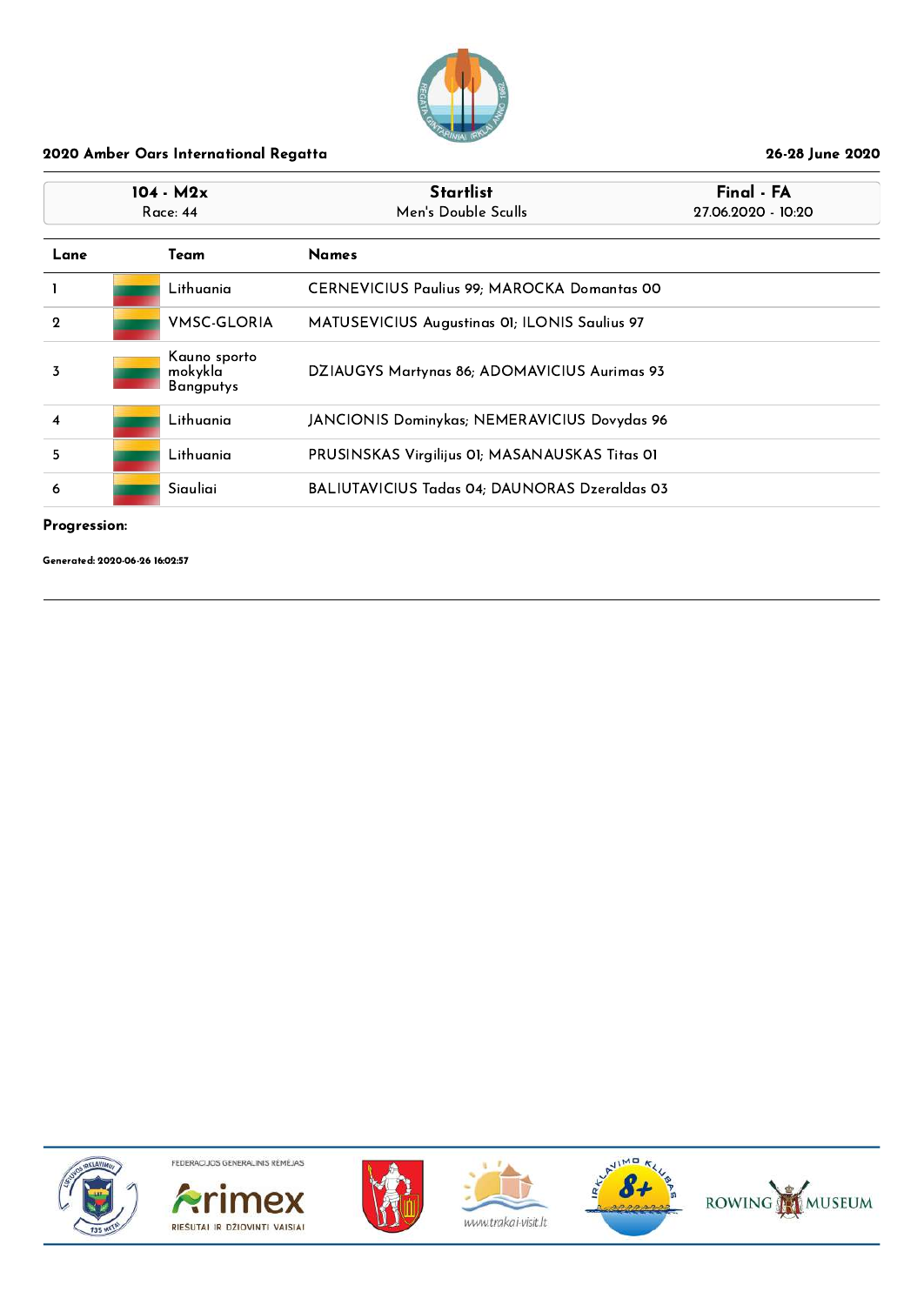

| 105 - LW1x<br>Race: 45 |                                             | <b>Startlist</b><br>Lightweight women's single sculls | Final - FA<br>27.06.2020 - 10:30 |  |
|------------------------|---------------------------------------------|-------------------------------------------------------|----------------------------------|--|
| Lane                   | Team                                        | <b>Names</b>                                          |                                  |  |
| $\mathbf 2$            | $V$ MSC-8+                                  | KOMARAITE Julija 00                                   |                                  |  |
| 3                      | WIR Ilawa<br>Rowing Club                    | <b>JOZEFOWICZ PAULINA 03</b>                          |                                  |  |
| 4                      | Kauno sporto<br>mokykla<br><b>Bangputys</b> | MAIZVILAITE Egle 00                                   |                                  |  |

#### Progression:

Generated: 2020-06-26 16:02:57













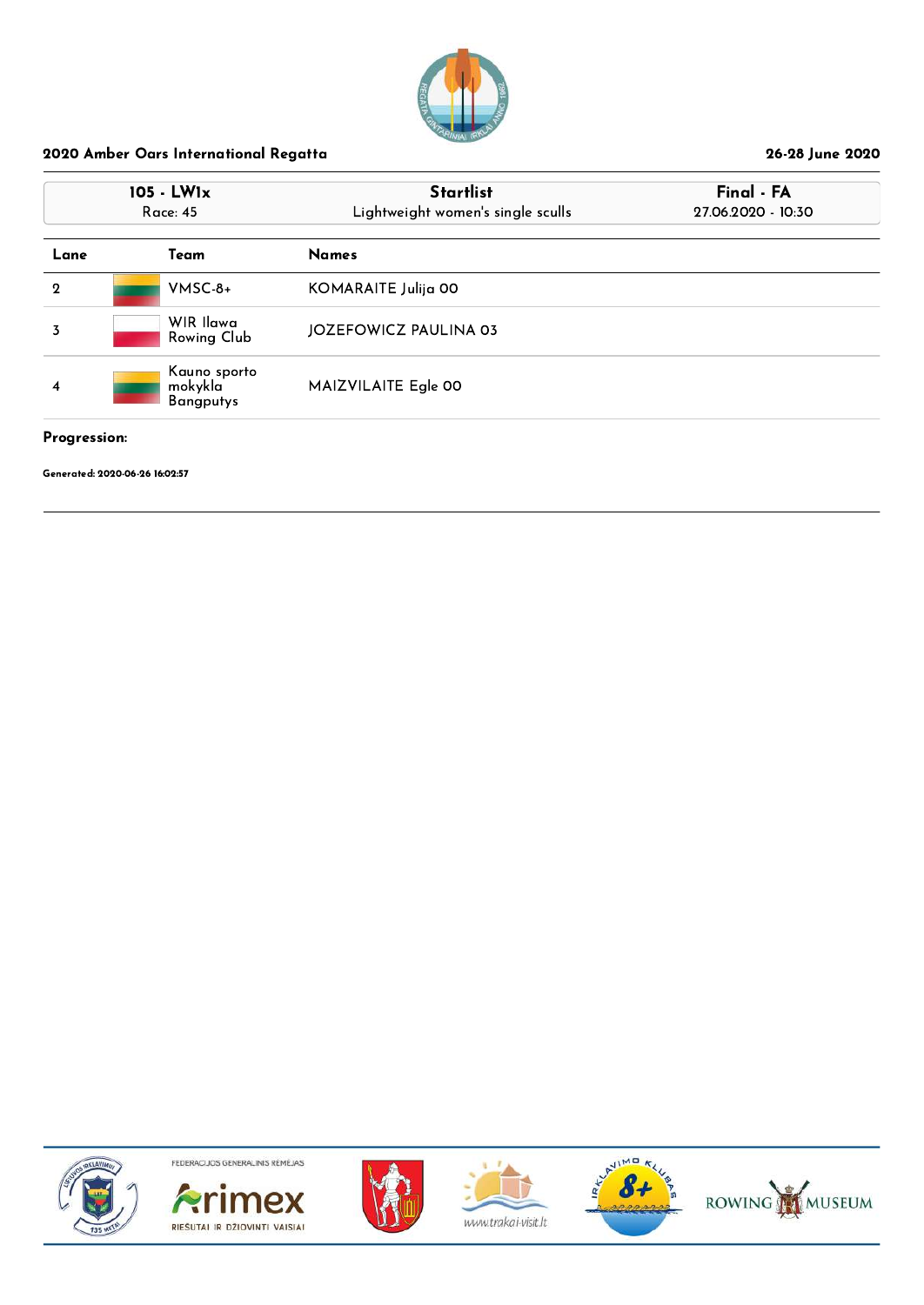

| 106 - W2-<br><b>Race: 46</b> |  |                                                               | <b>Startlist</b><br>Women's Pair            | Final - FA<br>27.06.2020 - 10:40 |
|------------------------------|--|---------------------------------------------------------------|---------------------------------------------|----------------------------------|
| Lane                         |  | Team                                                          | <b>Names</b>                                |                                  |
|                              |  | Kauno r. sporto<br>mokykla -<br>Irklavimo klubas<br>Favoritas | MARINICIUTE Ieva 03; VASKEVICIUTE Guste 04  |                                  |
| $\mathbf{2}$                 |  | Trakai                                                        | KRALIKAITE Kamile 01; MEDELINSKAITE leva 99 |                                  |
| 3                            |  | Germany,<br>Potsdam                                           | SCHADE Louisa 00; OBENAUS Gerlinde 00       |                                  |
| 4                            |  | Germany,<br>Potsdam                                           | FICHER Franziska 03; KERSTAN Klara 02       |                                  |
| 5                            |  | Trakai                                                        | BARTKUTE Ingrida 00; PUTNAITE Vilmante 02   |                                  |
| 6                            |  | LOTTO Bydgostia                                               | BORZYSZKOWSKA Zofia 02; SEMRAU Kornelia 02  |                                  |

#### Progression:

Generated: 2020-06-26 16:02:57











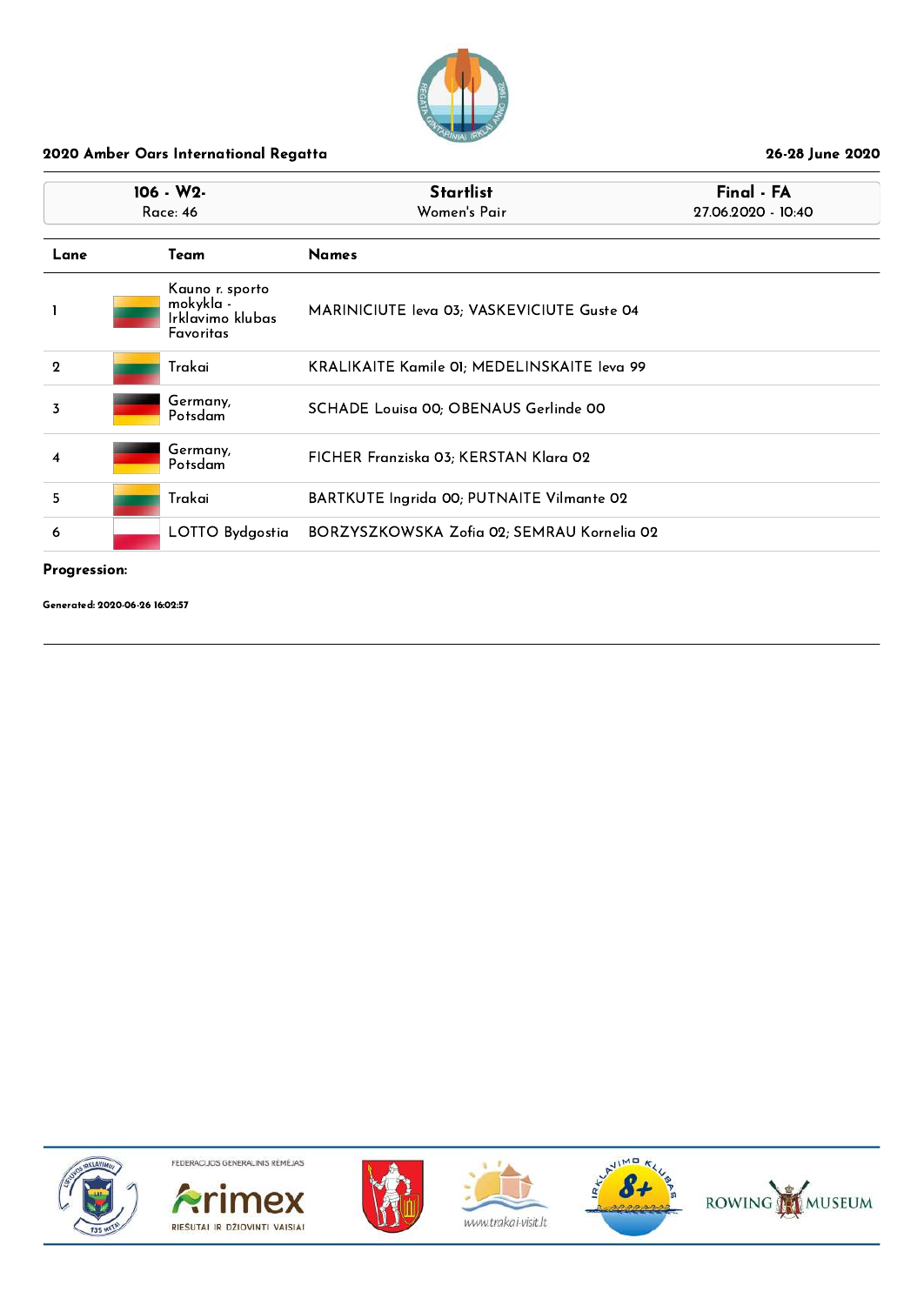

| 107 - LM1x<br><b>Race: 47</b> |                                             | <b>Startlist</b><br>Lightweight Men's Single Sculls | Final - FB<br>27.06.2020 - 10:50 |  |
|-------------------------------|---------------------------------------------|-----------------------------------------------------|----------------------------------|--|
| Lane                          | Team                                        | <b>Names</b>                                        |                                  |  |
|                               | WIR Ilawa<br>Rowing Club                    | JEZYNSKI Mateusz 04                                 |                                  |  |
| $\mathbf{2}$                  | Kauno sporto<br>mokykla<br><b>Bangputys</b> | DAUGELA Elijus 05                                   |                                  |  |
| 3                             | Rowing Club<br><b>Tallinn</b>               | LIPINTSOV Aleksei 82                                |                                  |  |
| 4                             | Rowing and<br>Canoening Club<br>Tartu       | SIIMAN Martin 03                                    |                                  |  |
| 5                             | Kauno sporto<br>mokykla<br><b>Bangputys</b> | <b>CEPYS Aivaras 03</b>                             |                                  |  |
| 6                             | Trakai                                      | <b>NESCERENKO Arturas 00</b>                        |                                  |  |
| Progression:                  |                                             |                                                     |                                  |  |

Generated: 2020-06-26 16:02:57











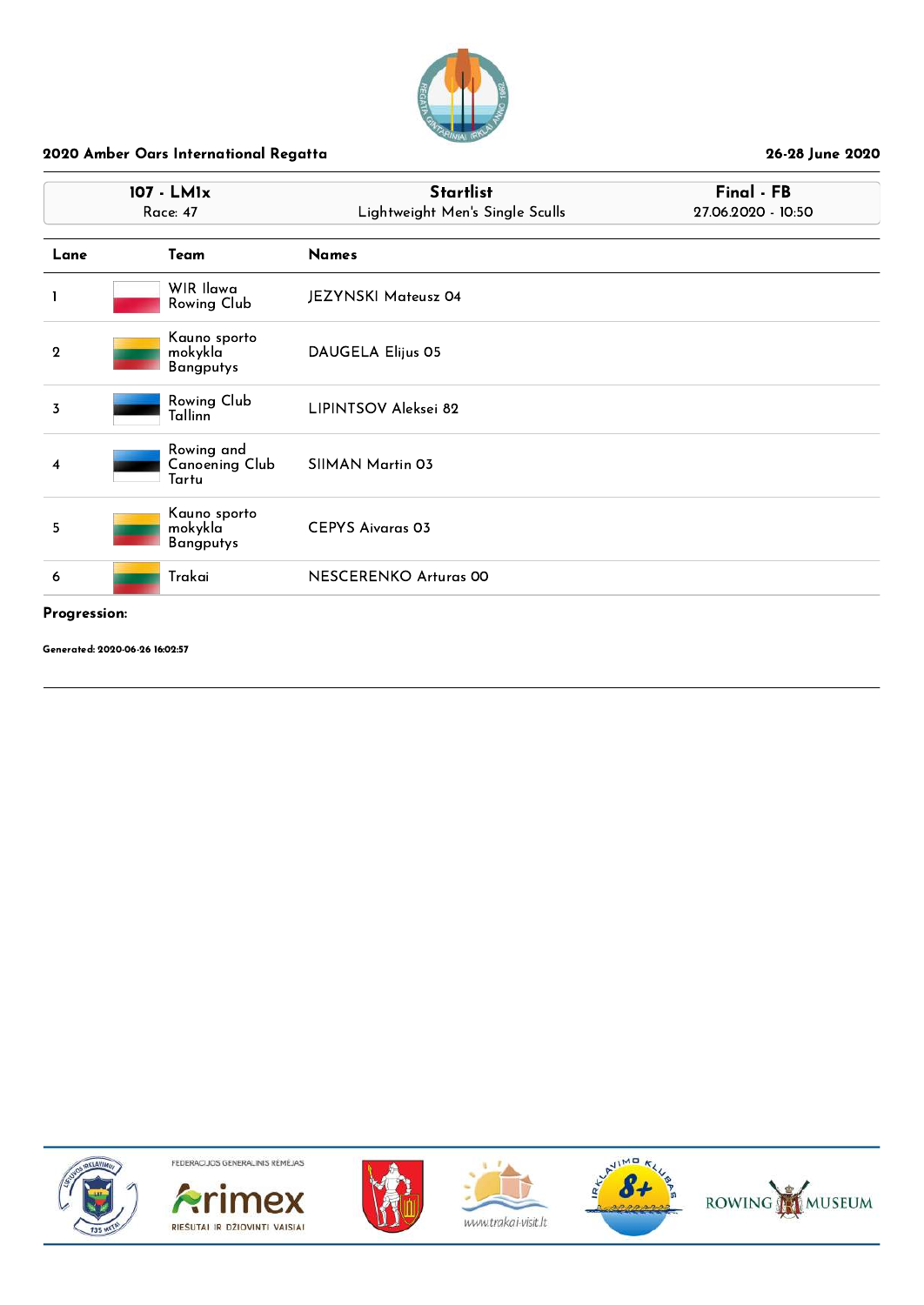

|              | 107 - LM1x<br>Race: 48                       | <b>Startlist</b><br>Lightweight Men's Single Sculls | Final - FA<br>27.06.2020 - 10:55 |
|--------------|----------------------------------------------|-----------------------------------------------------|----------------------------------|
| Lane         | Team                                         | <b>Names</b>                                        |                                  |
| 1            | LOTTO Bydgostia                              | PACZKOWSKI Dariusz 95                               |                                  |
| $\mathbf{2}$ | Jelgava BJSS                                 | <b>SAMSONOVS Nikita 00</b>                          |                                  |
| 3            | Rowing and<br><b>Canoening Club</b><br>Tartu | LOOT Elar 99                                        |                                  |
| 4            | Rowing and<br><b>Canoening Club</b><br>Tartu | ULE Ken-Markus 03                                   |                                  |
| 5            | RC KALEV, Parnu                              | KOPPEL ANDER 98                                     |                                  |
| 6            |                                              | LOTTO Bydgostia FRONTCZAK Mikolaj 01                |                                  |

#### Progression:

Generated: 2020-06-26 16:02:57











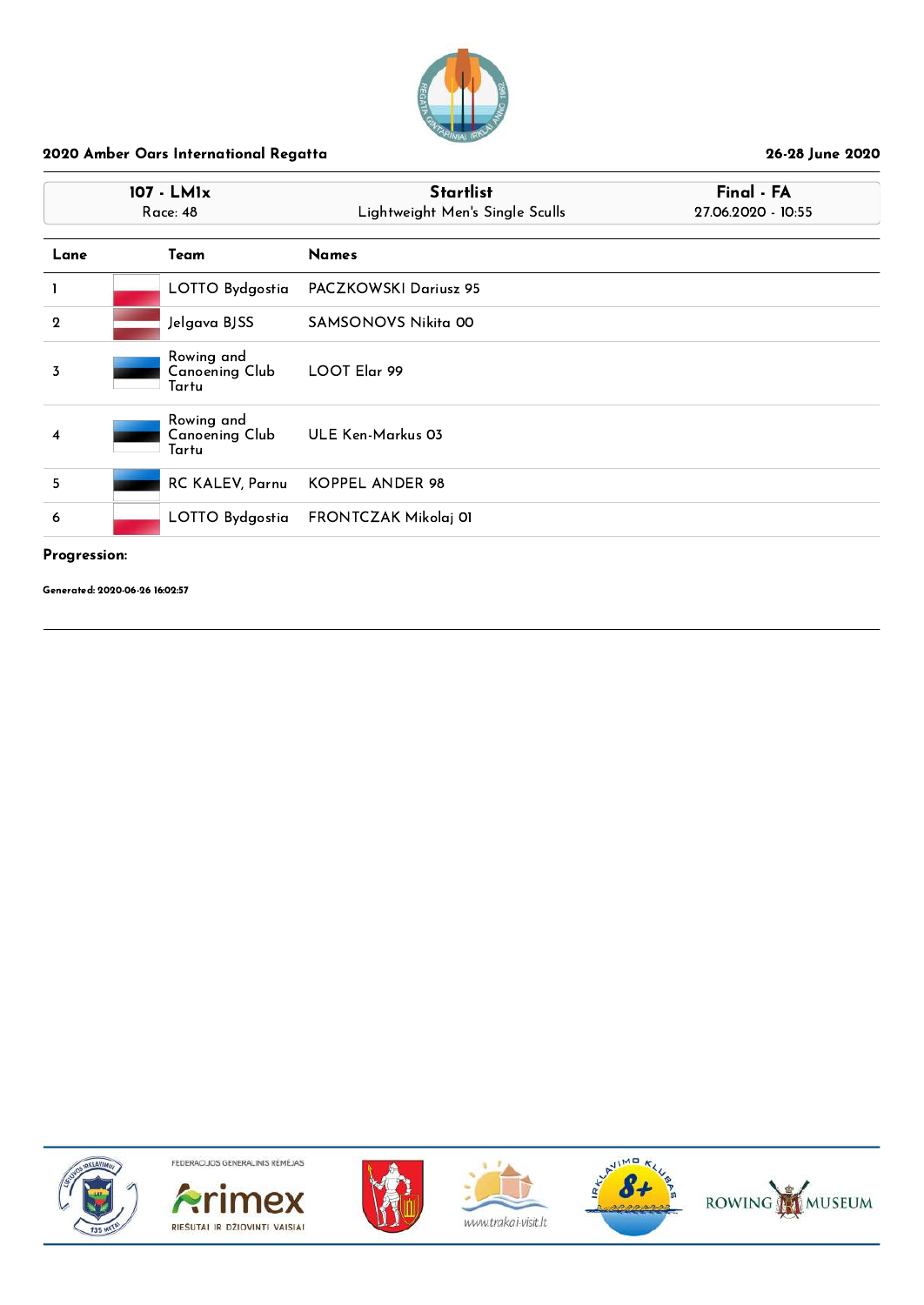

| $108 - W2x$<br>Race: 49 |                                              | <b>Startlist</b><br>Women's Double Sculls           | Final - FB<br>27.06.2020 - 11:05 |
|-------------------------|----------------------------------------------|-----------------------------------------------------|----------------------------------|
| Lane                    | Team                                         | <b>Names</b>                                        |                                  |
|                         | Jelgava BJSS1                                | BAROVSKA Anete 03; FREIMANE Aleksandra 04           |                                  |
| $\overline{2}$          | MSG SASS,<br>-atvia                          | NIEDRA Dinija Paula 04; KRONE Austra 06             |                                  |
| 3                       | Rowing and<br><b>Canoening Club</b><br>Tartu | LUTS Sigrid 02; TAMMI Eliise 05                     |                                  |
| $\overline{\mathbf{4}}$ | Jelgava BJSS2                                | RUDMIEZE Monta Anna 03; BUMBIERE Kristine 03        |                                  |
| 5                       | Jelgava BJSS3                                | MEIERE Ieva Kellija 03; KOKTA Sanija 03             |                                  |
| 6                       | Siauliai                                     | <b>BUDRYTE Domante 03; MIKALAUSKAITE Vytaute 06</b> |                                  |

#### Progression:

Generated: 2020-06-26 16:02:57











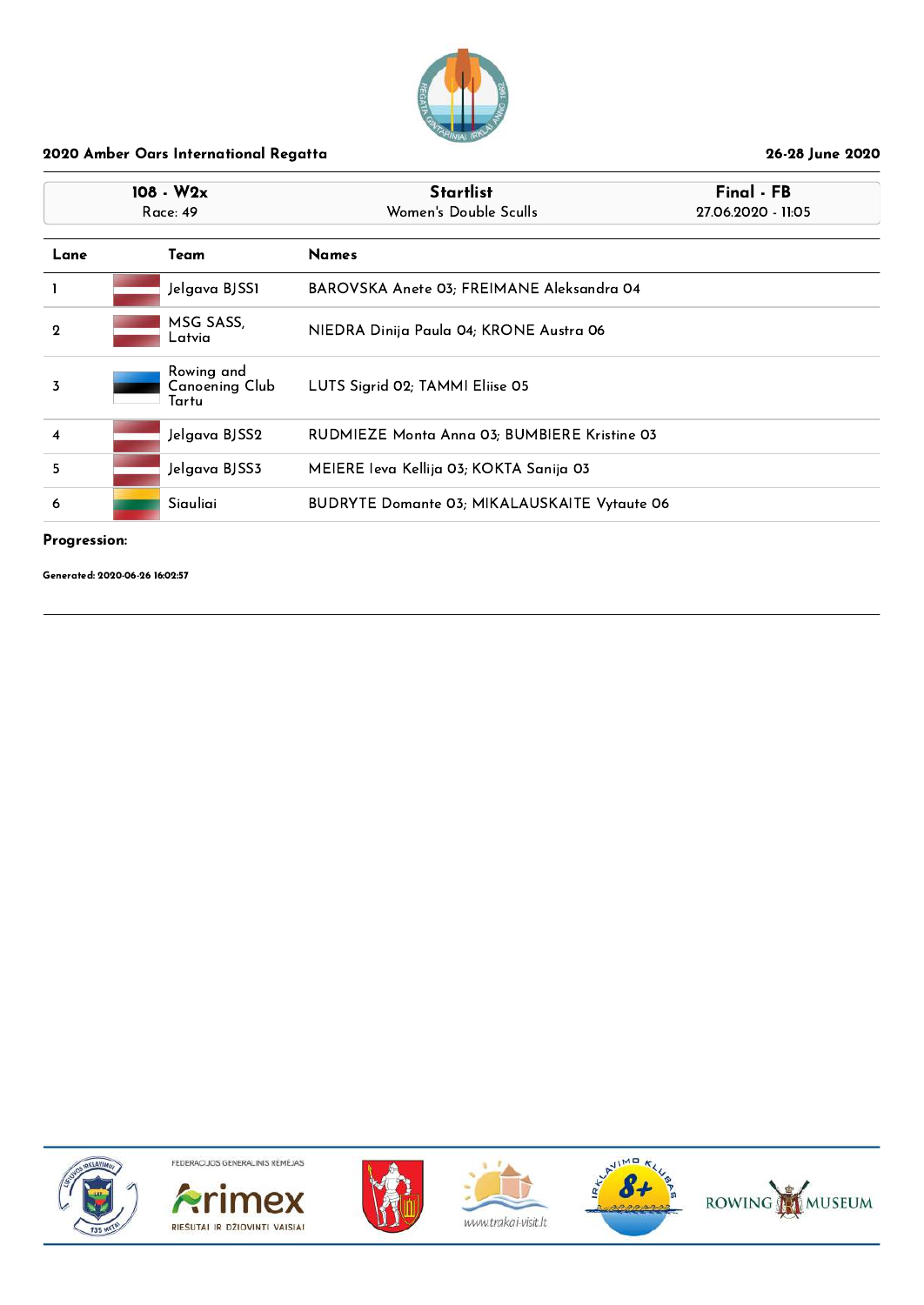

| $108 - W2x$<br>Race: 50 |                                      | <b>Startlist</b><br>Women's Double Sculls   | Final - FA<br>27.06.2020 - 11:10 |
|-------------------------|--------------------------------------|---------------------------------------------|----------------------------------|
| Lane                    | Team                                 | <b>Names</b>                                |                                  |
|                         | Klaipedos<br>irklavimo centras       | SIMKUTE Karolina 02; KLUMBYTE Auguste 03    |                                  |
| $\mathbf{2}$            | Estonia, Parnu<br>rowing club PAR    | ARON ANABEL 01; ALTTOA GRETE 00             |                                  |
| 3                       | RC KALEV, Parnu                      | NOMMSALU JANE RIIN 03; VILBASTE KADRI 01    |                                  |
| 4                       | Lithuania                            | VALCIUKAITE Milda 94; ADOMAVICIUTE leva 94  |                                  |
| 5                       | Kauno sporto<br>mokykla<br>Bangputys | NABAZAITE Emilija 04; DAMBRAUSKAITE Mija 03 |                                  |
| 6                       | Latvia                               | SVIRSKA Olga 86; BOLE Evita 90              |                                  |

Progression:

Generated: 2020-06-26 16:02:57











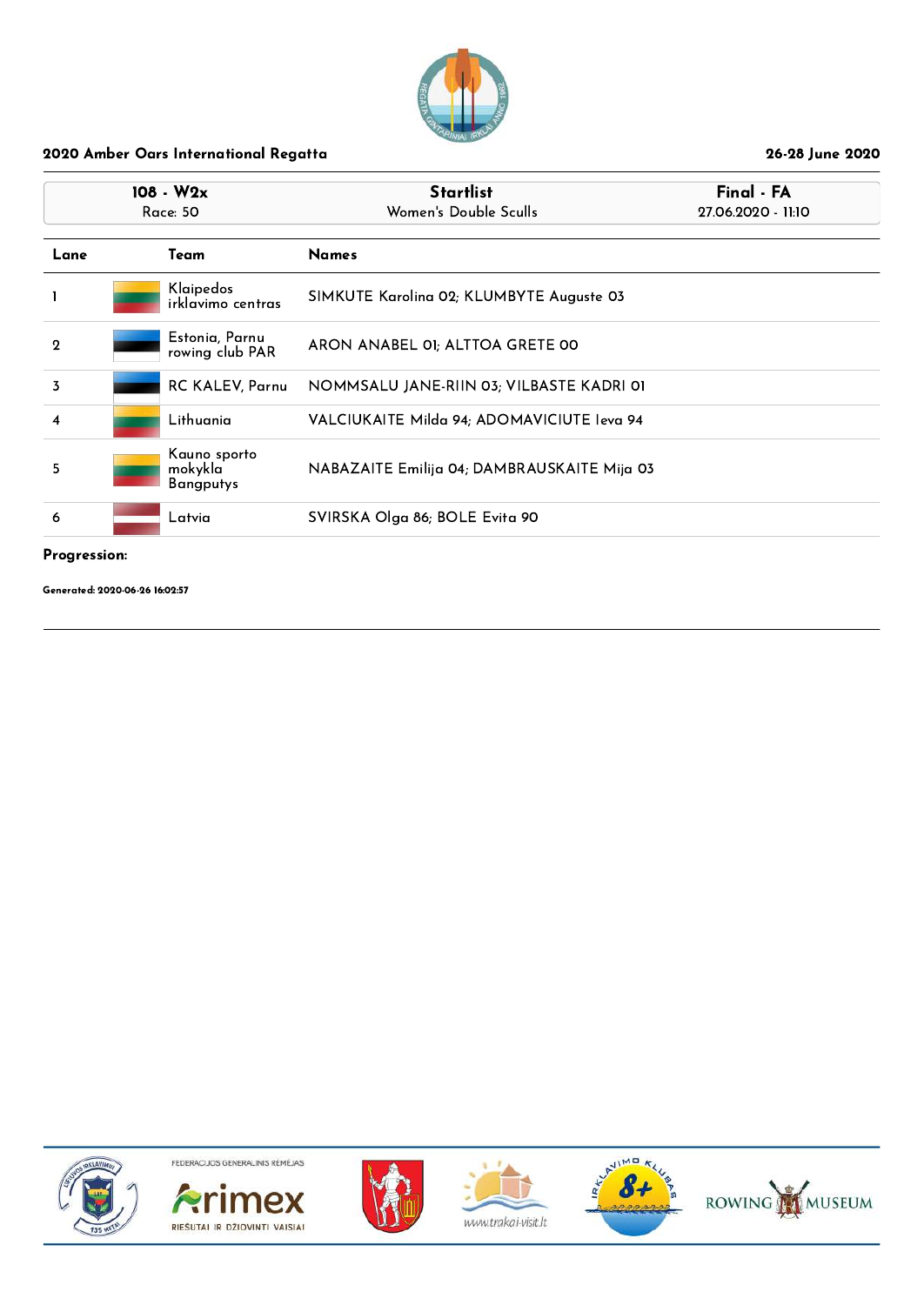

| 109 - M4-<br>Race: 51 |                                | <b>Startlist</b><br>Men's Four                                                         | Final - FA<br>27.06.2020 - 11:20 |  |
|-----------------------|--------------------------------|----------------------------------------------------------------------------------------|----------------------------------|--|
| Lane                  | Team                           | <b>Names</b>                                                                           |                                  |  |
|                       | Klaipedos<br>irklavimo centras | BRUSOKAS Paulius 03; BABARSKAS Linas 03; URBONAS Ignas 03;<br>SAPARAVICIUS Jonas 03    |                                  |  |
| 4                     | Klaipedos<br>irklavimo centras | BABARSKAS Edvardas 95; VENCKUS Valdas 00; MURAVJOV Artur 97;<br>VAITKUNAS Tautvydas 95 |                                  |  |

#### Progression:

Generated: 2020-06-26 16:02:57













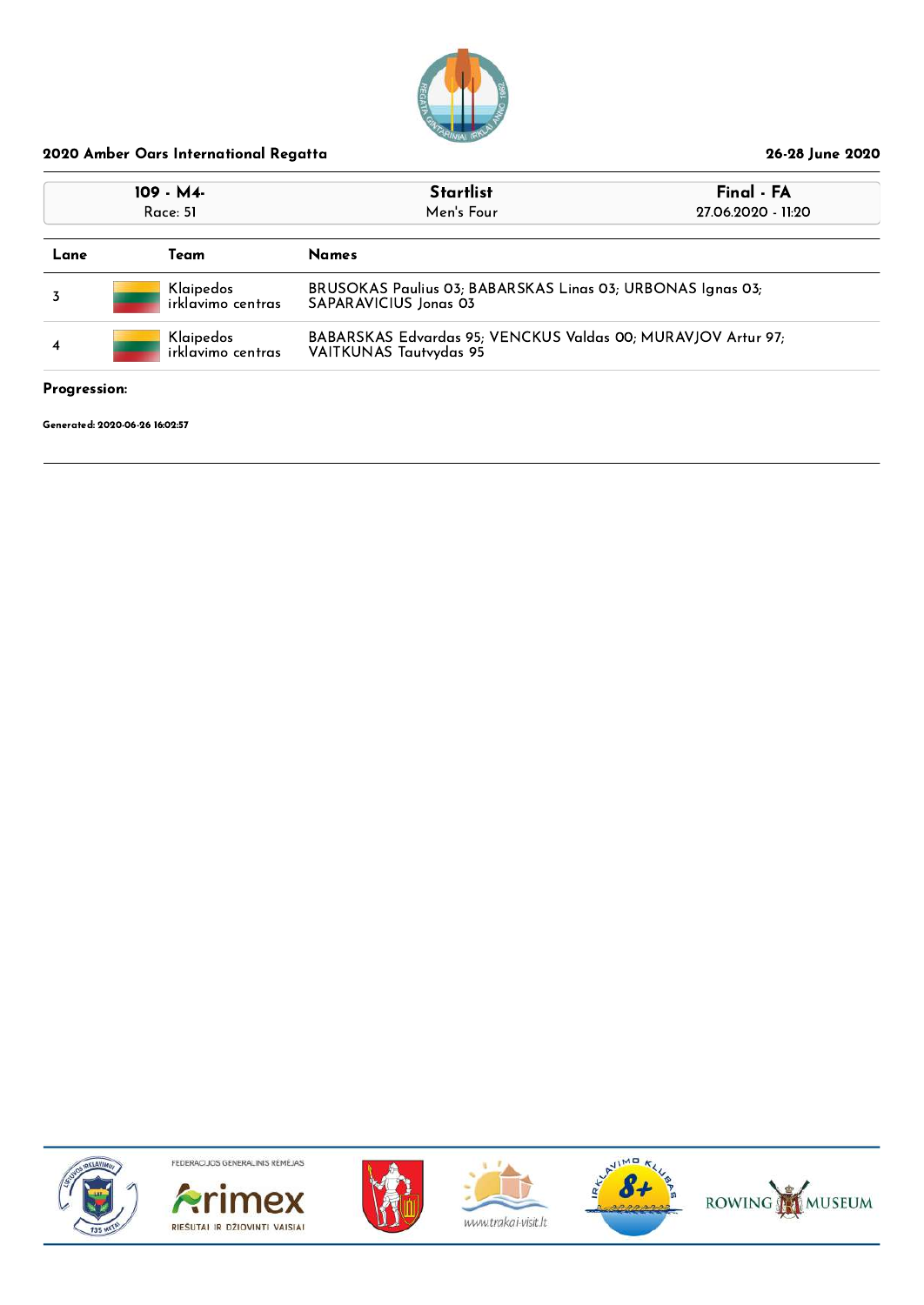

| $110 - W4x$<br>Race: 52 |                                                                      | <b>Startlist</b><br>Women's Quadruple Sculls                                                        | Final - FA<br>27.06.2020 - 11:30                               |  |
|-------------------------|----------------------------------------------------------------------|-----------------------------------------------------------------------------------------------------|----------------------------------------------------------------|--|
| Lane                    | Team                                                                 | <b>Names</b>                                                                                        |                                                                |  |
|                         | Kauno r. sporto<br>mokykla -<br>Irklavimo klubas<br><b>Favoritas</b> | CERNAUSKAITE Migle 05; ULECKAITE Auguste 05; SABLINSKAITE Auguste 06;<br>AUGLYTE Silvija 06         |                                                                |  |
| $\mathbf{Q}$            | LOTTO Bydgostia                                                      | BLASZCZYK Monika 02; WASELA Paulina 01; SZCZERBA Zuzanna 01; KANIA<br>Oliwia 00                     |                                                                |  |
| 3                       |                                                                      | GINEVICIUTE Agne 98; JUZENAITE Ugne; KAZLAUSKAITE Martyna 01; SENKUTE<br>Viktorija 96               |                                                                |  |
| 4                       | Siauliai                                                             | NAVICKAITE Roberta 95; ZILIONYTE Kamile 02; NAZARENKAITE Nomeda 02;<br><b>MORKUNAITE Raminta 01</b> |                                                                |  |
| 5                       | Poland                                                               | KRYSTOCHOWICZ Adrianna 02                                                                           | GREDEL Wiktoria 03; KOSIOREK Aleksandta 03; ZUKOWSKA Maria 04; |  |
|                         |                                                                      |                                                                                                     |                                                                |  |

#### Progression:

Generated: 2020-06-26 16:02:57











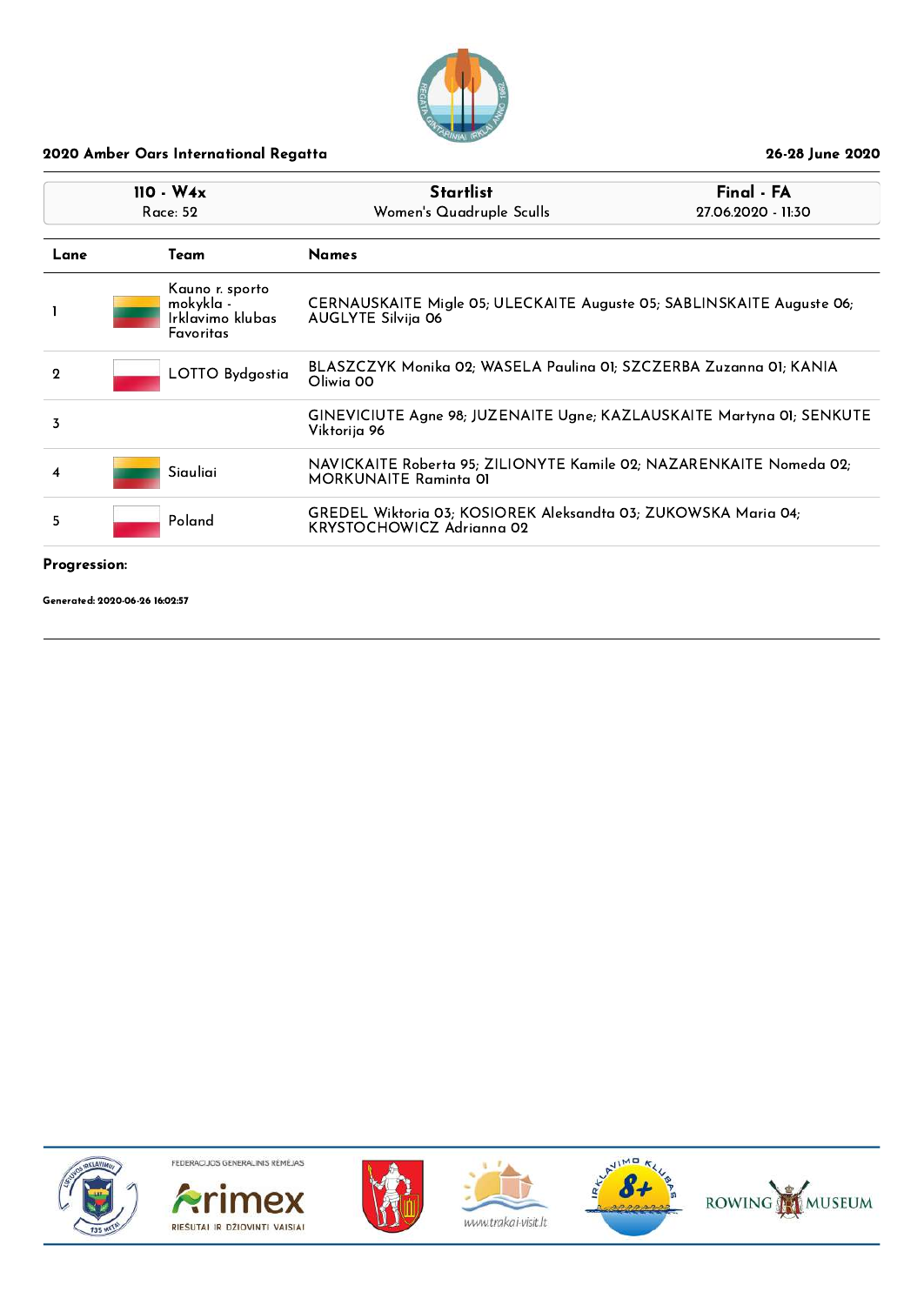

| $111 - W8 +$<br>Race: 53 |               | <b>Startlist</b><br>Women's Eight                                                                                                                                            | Final - FA<br>27.06.2020 - 11:40 |
|--------------------------|---------------|------------------------------------------------------------------------------------------------------------------------------------------------------------------------------|----------------------------------|
| Lane                     | Team          | <b>Names</b>                                                                                                                                                                 |                                  |
|                          | International | GRAZIENE Nijole 60; VIMK Jolanta 78; AGINTA PUNCULE Ilze 70; ORBITANE<br>Renate 70; KAUFMANE Lolita 60; LINE Renate 66; VOSU Ingrid 62; RIMKUS Vita<br>65; PASPARNE Iveta 62 |                                  |

Progression:

Generated: 2020-06-26 16:02:57













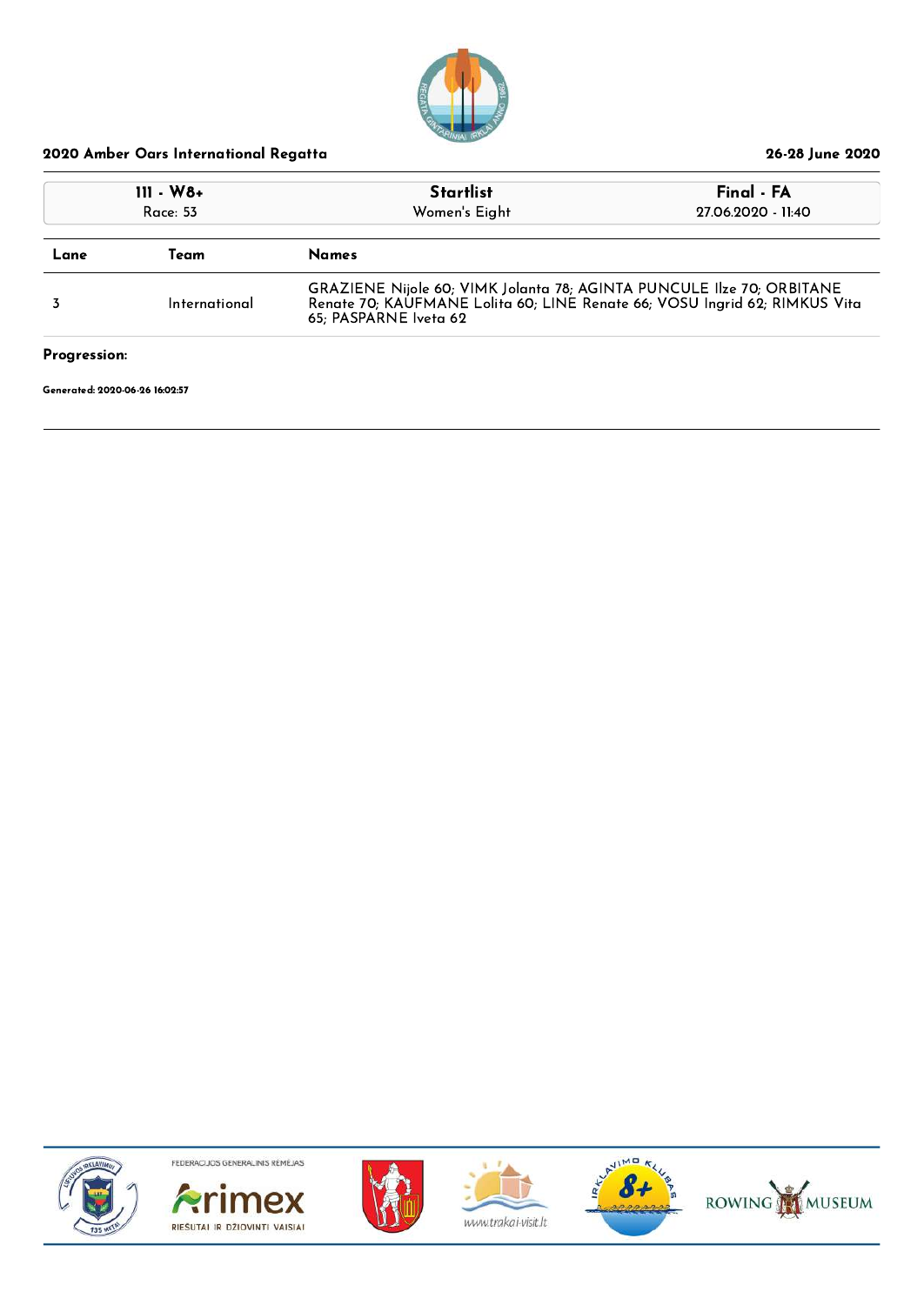

| $112 - LM2x$<br>Race: 54 |  |                                                | <b>Startlist</b><br>Lightweight Men's Double Sculls | Final - FA<br>27.06.2020 - 11:50 |
|--------------------------|--|------------------------------------------------|-----------------------------------------------------|----------------------------------|
| Lane                     |  | Team                                           | <b>Names</b>                                        |                                  |
|                          |  | Trakai                                         | KOZLOVSKIJ Daniel 04; BENDINSKIS Karolis 03         |                                  |
| $\mathbf{Q}$             |  | LOTTO Bydgostia                                | SIKORSKI Piotr; SZOSTAK Daniel                      |                                  |
| 3                        |  | LOTTO Bydgostia                                | WACHOWICZ Dawid 96; WISNIEWSKI Wojciech 01          |                                  |
| 4                        |  | Rowing Club<br>Tallinn                         | ORGSE Karl Kristofer 03; HOLOSTOHH Artjom 03        |                                  |
| 5                        |  | Kupiskio kuno<br>kulturos ir sporto<br>centras | LAURINAVICIUS Simonas 05; BARONAS Nojus 05          |                                  |

#### Progression:

Generated: 2020-06-26 16:02:57











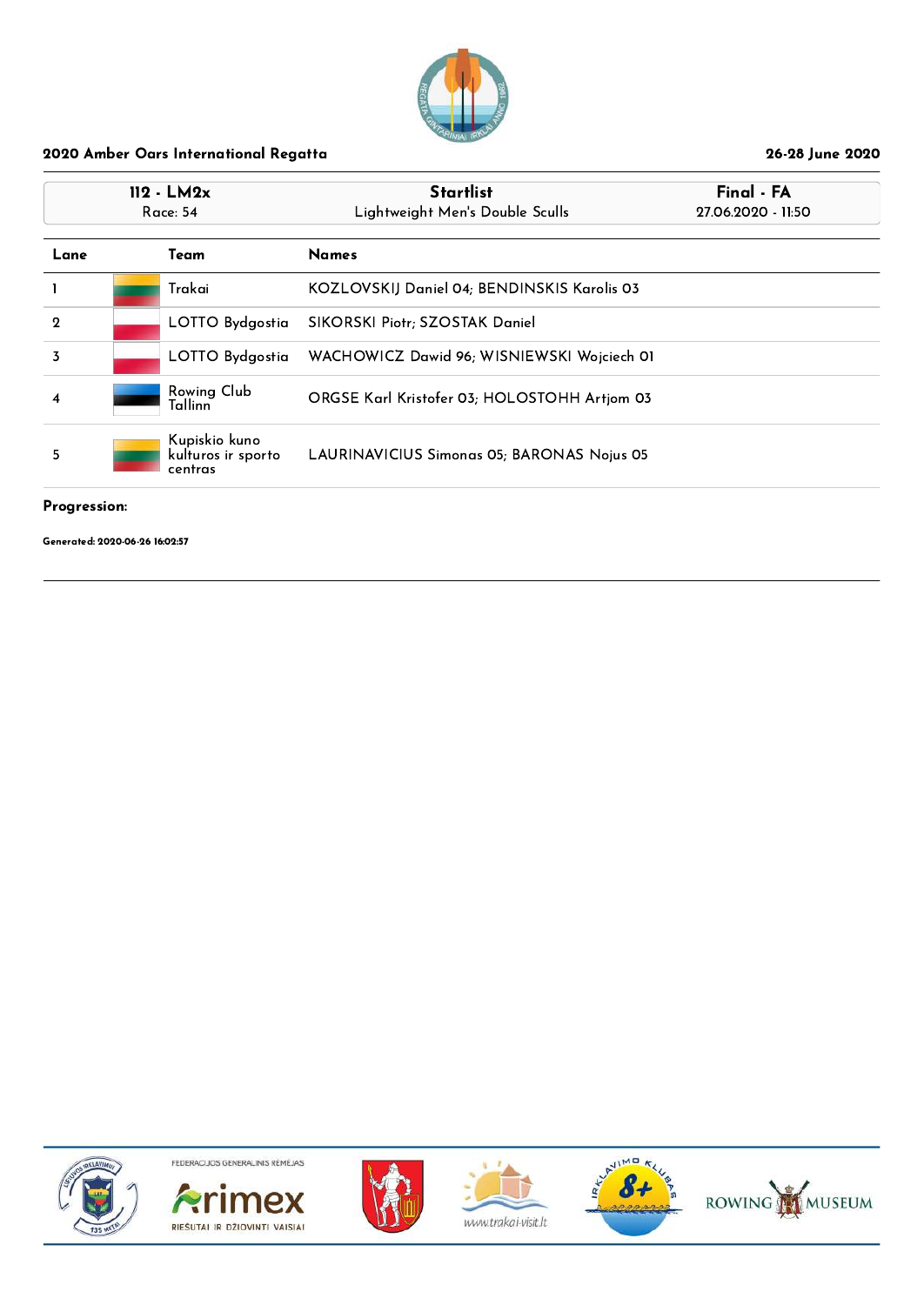

| $113 - M4x$<br>Race: 55 |                                             | Startlist<br>Men's Quadruple Sculls                                                                | Final - FB<br>27.06.2020 - 12:00 |
|-------------------------|---------------------------------------------|----------------------------------------------------------------------------------------------------|----------------------------------|
| Lane                    | Team                                        | <b>Names</b>                                                                                       |                                  |
| $\mathbf{Q}$            | Jelgava BJSS2                               | VITOLS Matis 07; VILAUS Edvards Kristaps 05; SEJANS Valters 06; DONOVS<br>Emils Niks 06            |                                  |
| 3                       | Estonia, Parnu<br>rowing club PAR           | VOLMERSON Brenet 04; HUNT Robin; ALLIK Karel 04; RAUDKIVI Karl-Joosep 04                           |                                  |
| 4                       | $V$ MSC-8+                                  | NIENIUS Tauras 03; SIVICKIS Dominykas 04; LIUTKUS Zygimantas 02; BINKIS<br>Irvydas 02              |                                  |
| 5                       | Traku kuno<br>kulturos ir sporto<br>centras | SUKAUSKAS Dominykas 06; BARKAUSKAS Juozas 02; JANCIAUSKAS Justas 04;<br><b>BARKAUSKAS Jonas OI</b> |                                  |

#### Progression:

Generated: 2020-06-26 16:02:57











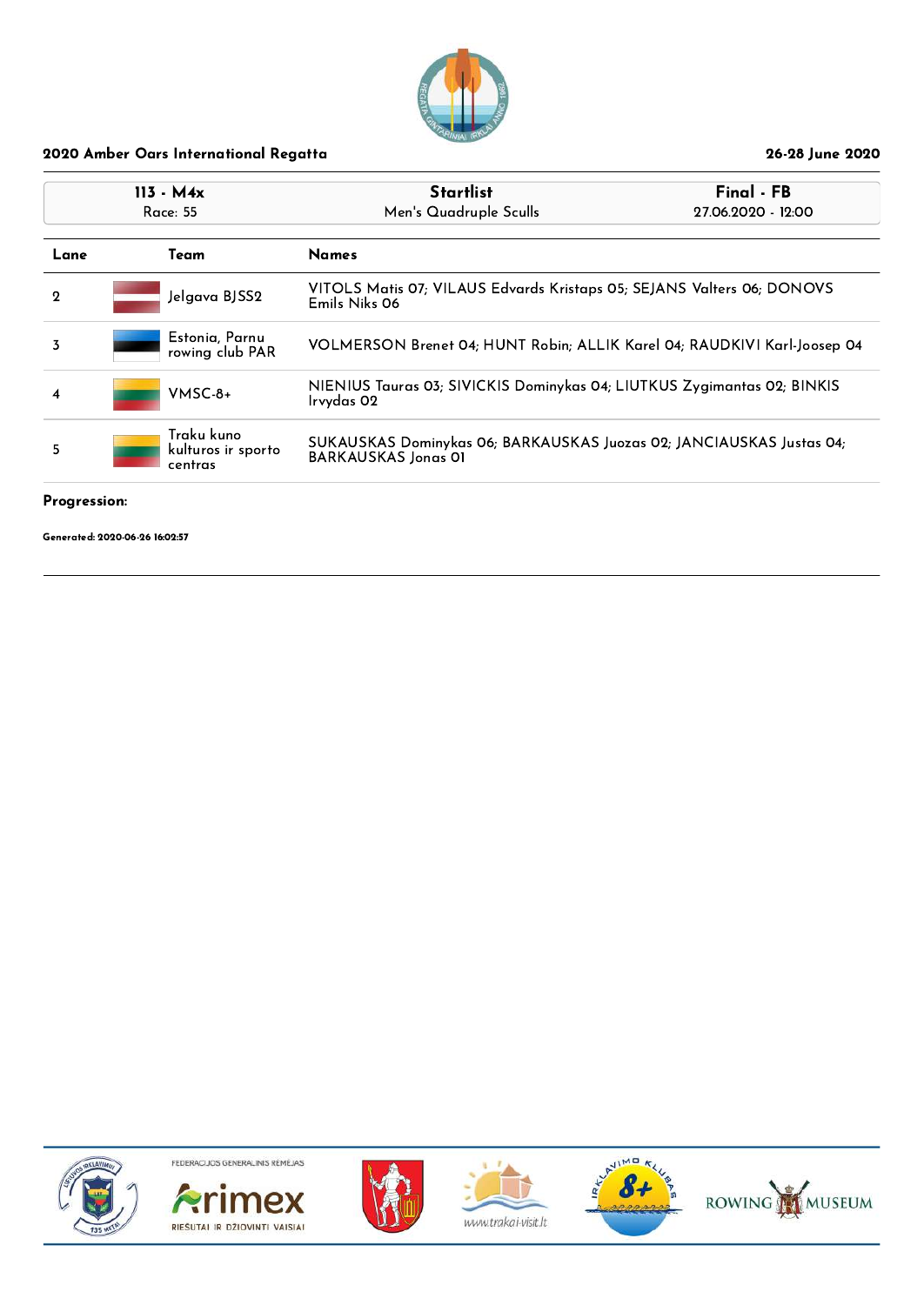

| $113 - M4x$<br>Race: 56 |                                       | <b>Startlist</b><br>Men's Quadruple Sculls                                                     | Final - FA<br>27.06.2020 - 12:05 |  |
|-------------------------|---------------------------------------|------------------------------------------------------------------------------------------------|----------------------------------|--|
| Lane                    | Team                                  | <b>Names</b>                                                                                   |                                  |  |
|                         | Poland                                | SYNOWIEC Michal 03; WIECHEC Thomas 03; SEROKA Dawid 03;<br>CHROSCIELEWSKI Dawid 03             |                                  |  |
| $\mathbf 2$             | Rowing and<br>Canoening Club<br>Tartu | VERI Mart 04; GLASER Aleksander 04; ORAV Karl-Joosep 05; KALDMAA Kristho<br>05                 |                                  |  |
| 3                       | LOTTO Bydgostia                       | KRZEWINSKI Radoslaw 98; ZALEWSKI Artur 00; SIEWASZEWICZ Adam 00;<br>ZAKRZEWSKI Dawid 01        |                                  |  |
| 4                       | Kauno sporto<br>mokykla<br>Bangputys  | JAGMINAS Benas 04; PALIONIS Augustas 02; PALIONIS Kristupas 02;<br>KUZMENKO Arnoldas 99        |                                  |  |
| 5                       | Tartu University<br>Sport Club        | RUUSALEPP Karl August 97; KONSTANTINOV Nikita 97; KAMA Joonatan 97;<br>JALAKAS Mark Theodor 01 |                                  |  |
| 6                       | Jelgava BJSS1                         | STRAZDS Patriks 05; KARKLIS Kristaps 03; KLAVINS Andrejs 04; LAHS Davids 03                    |                                  |  |

#### Progression:

Generated: 2020-06-26 16:02:57